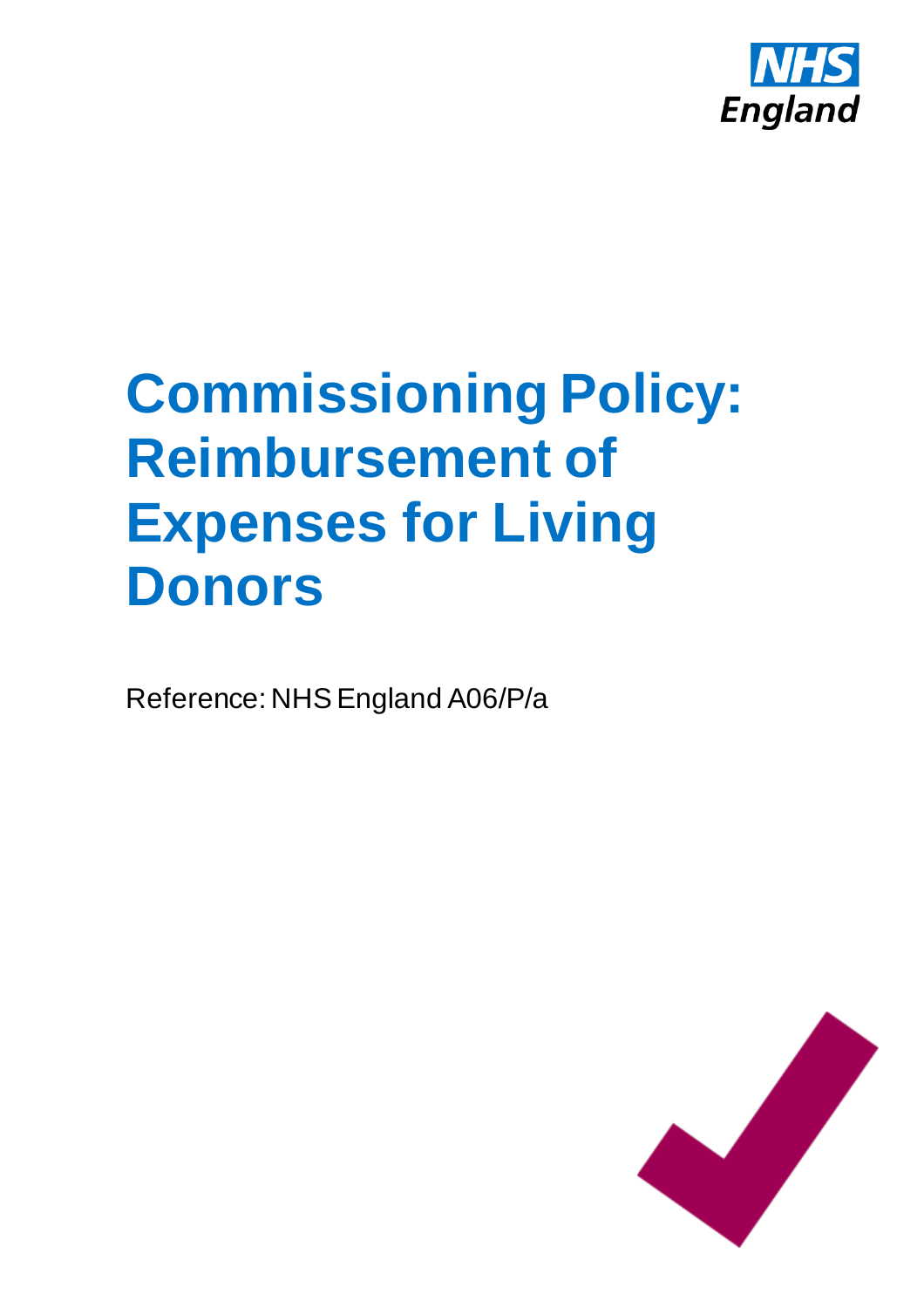# **Clinical Commissioning Policy: Reimbursement of Expenses for Living Donors**

First published: June 2017 Updated: December 2021

**Prepared by NHS England Specialised Services Clinical Reference Group for Renal Services**

Published by NHS England, in electronic format only.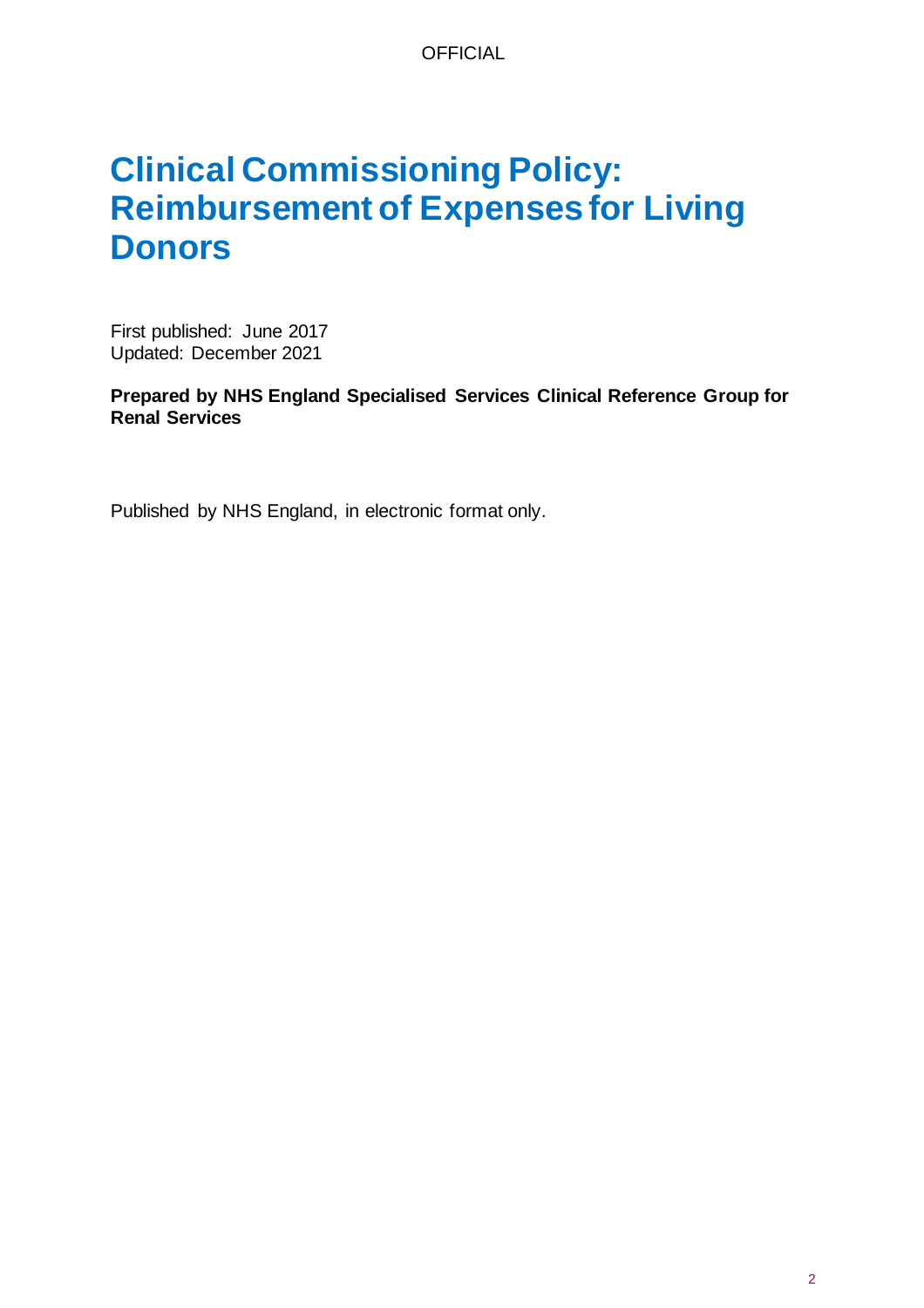| 1              |                                                          |  |
|----------------|----------------------------------------------------------|--|
| $\overline{2}$ |                                                          |  |
| 3              |                                                          |  |
| 4              |                                                          |  |
| 5              |                                                          |  |
| 6              |                                                          |  |
| 7              | National Living Donor Kidney Sharing Schemes (NLDKSS)  9 |  |
| 8              |                                                          |  |
| 9              |                                                          |  |
| 10             |                                                          |  |
| 11             |                                                          |  |
| 12             |                                                          |  |
| 13             |                                                          |  |
| 14             |                                                          |  |
| 15             |                                                          |  |
| 16             |                                                          |  |
|                |                                                          |  |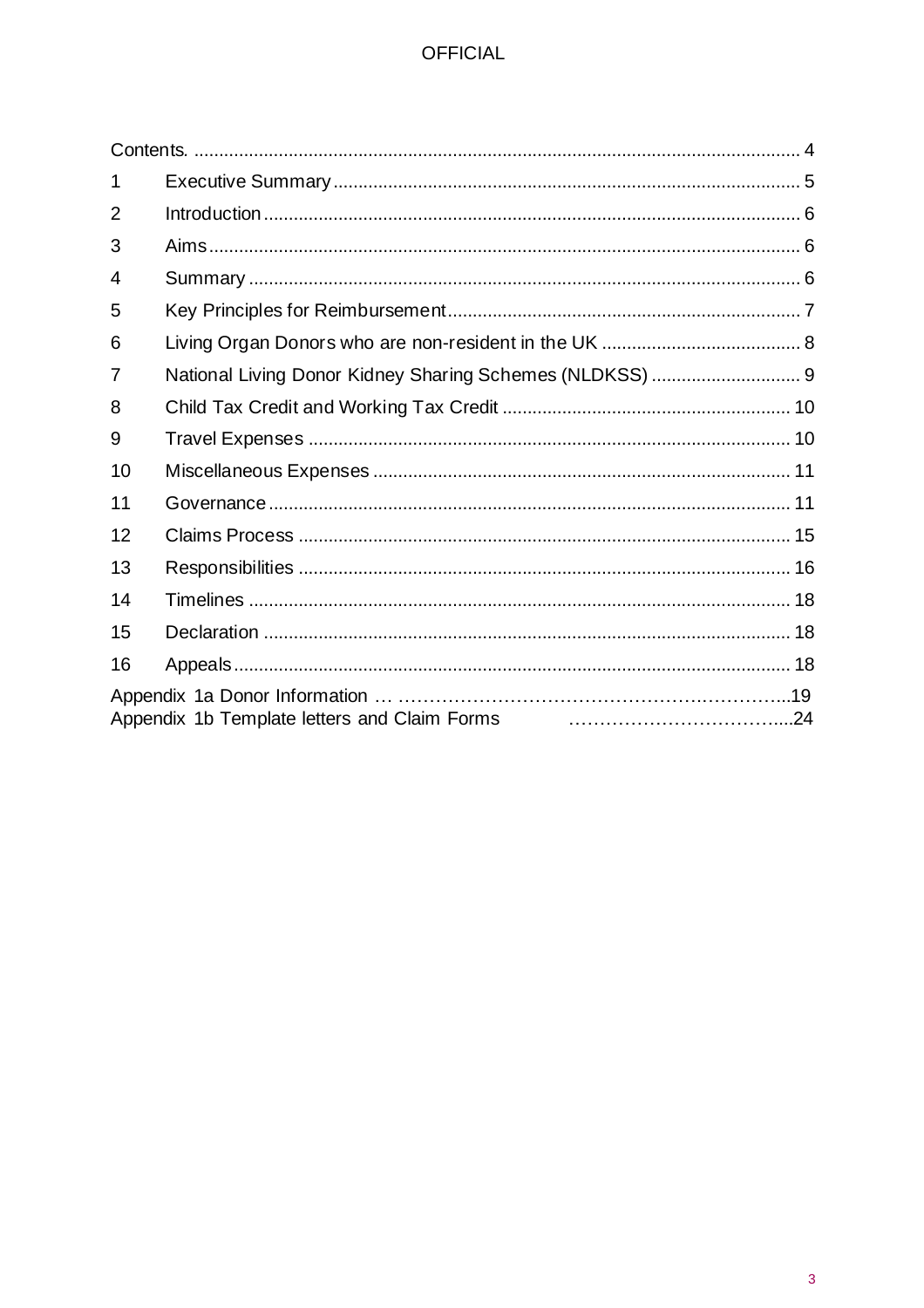# <span id="page-3-0"></span>**1 Executive Summary**

### **1.1 Policy Statement**

NHS England will reimburse living donors in order to ensure that the financial impact on the living donor is cost neutral.

This policy document is designed to inform healthcare professionals and commissioning authorities about the principles and processes that underpin financial reimbursement for living donors. The principle of reimbursement is founded on the premise that there should be **no financial incentive or disincentive** in becoming a living donor.

# **1.2 Equality and Health Inequalities Statement**

Promoting equality and addressing health inequalities are at the heart of NHS England's values. Throughout the development of the policies and processes cited in this document, we have:

- Given due regard to the need to eliminate discrimination, harassment and victimisation, to advance equality or opportunity, and to foster good relations between people who share a relevant protected characteristic (as cited under the Equality Act 2010) and those who do not share it; and
- Given regard to the need to reduce inequalities between patients in access to, and outcomes from healthcare services and to ensure services are provided in an integrated way where this might reduce health inequalities.

### **1.3 Plain Language Summary**

This policy explains how a person who wishes to donate an organ can receive a refund for loss of earnings and some other costs such as travel. Ideally this refund should be applied for before the planned surgery to remove the organ and this document explains how someone can apply and what they need to do. This policy sets out the rules about how and what can be refunded and what is expected from the patient making the application for the refund, what is expected from the hospital and what is expected from NHS England.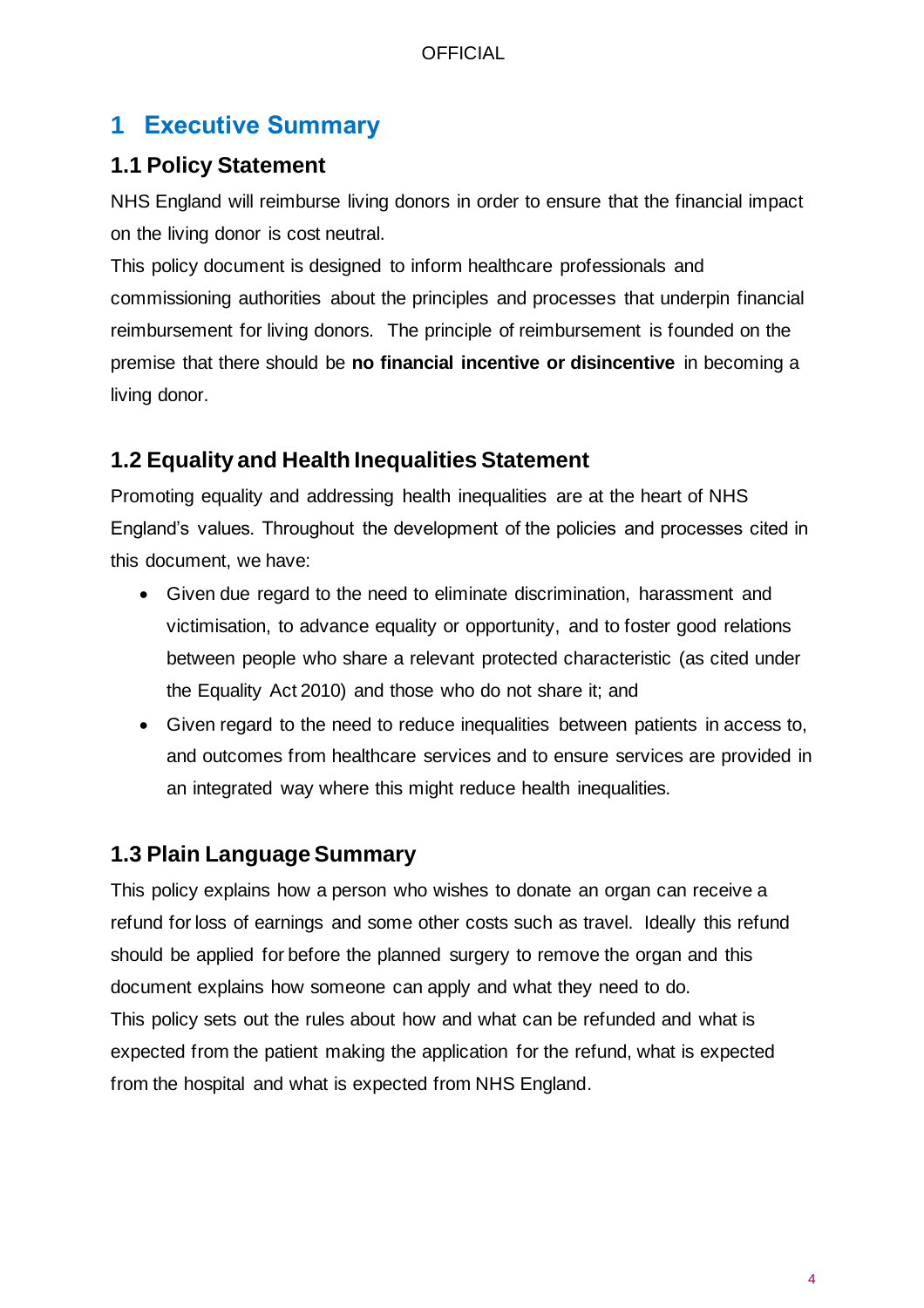## <span id="page-4-0"></span>**2 Introduction**

This Policy is designed to inform healthcare professionals and commissioning authorities about the principles and processes that underpin financial reimbursement for living organ donors. It is compatible with practice in the other UK countries.

# <span id="page-4-1"></span>**3 Aims**

The purpose of this policy is to ensure the financial impact on the living organ donor is cost neutral. Reimbursement of expenses must be proportionate and fair for the individual and administered in a consistent and timely manner. Best practice must be congruent with the Human Tissue Act 2004 and Human Tissue (Scotland) Act 2006.

# <span id="page-4-2"></span>**4 Summary**

The following points summarise the policy in England (but with a view to being compatible with policies from other UK countries – Wales, Scotland, Northern Ireland) for the reimbursement of costs associated with undertaking a living donation. A living donation could either be a directed donation (to a relative, friend or other), or as part of the UK Living Kidney Sharing Schemes (UKLKSS) (i.e. paired/pooled donation or non-directed altruistic donation and altruistic donor chains):

- a) The principle of reimbursement is founded on the premise that there should be no financial incentive or disincentive in becoming a living donor;
- b) A robust, stratified claims assessment process based upon the level of risk and proportionality is required i.e. in line with the donor' earning, in order to assess claims accurately across the spectrum of costs.
- c) The financial reimbursement will reflect the loss of earnings and other relevant expenses, except where exceptions apply (section 11.1b).
- d) The calculation of reimbursement will be agreed in a transparent and consistent manner before donation so that donors receive reimbursement with the minimum of delay post donation.
- e) Special arrangements for retrospective consideration of claims may apply where there is insufficient time prior to donation for prospective agreement e.g. donors who are non-resident in the UK, urgent lobe of liver donation, non-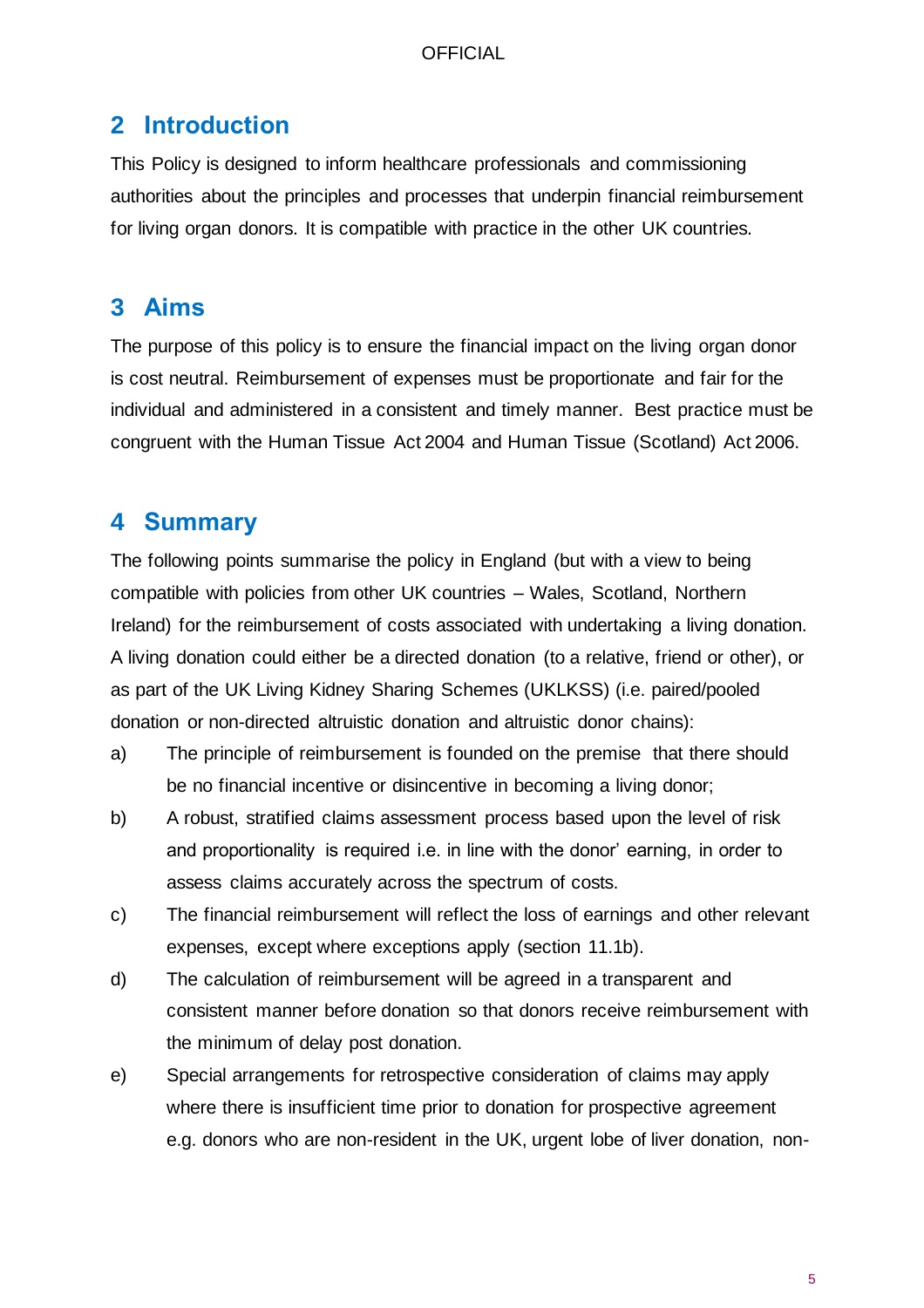directed altruistic donors and where a subsequent claim is made for previously unforeseen expenses.

- f) Reimbursement is funded by NHS England. Mechanisms must be in place to process payments to avoid delay (section 13.1).
- g) Potential donors who are unsuitable to proceed to donation are eligible to claim for reimbursement of travel expenses, including parking costs.
- h) Under exceptional circumstances, additional reimbursement costs may be considered on a case by case basis at the discretion of NHS England.

# <span id="page-5-0"></span>**5 Key Principles for Reimbursement**

The key principles that underpin the application and approval processes to prevent delay in settling claims are:

- I. Individual claims must be submitted and settled in a timely manner to prevent unnecessary financial hardship to the donor as a consequence of the donation.
- II. Claims will be settled by NHS England on an individual basis according to agreed criteria specified within the governance structure (see section 11.2).
- III. Potential claims will be identified early in the donor assessment period (see sections 12, 13).
- IV. Whenever possible, notification to NHS England of a claim should be made prior to the date of donation, e.g. when assessment is complete and/or the date of surgery is scheduled. However, there should also be provision for considering claims retrospectively if, for genuine reasons, it has not been possible to make a prospective claim to NHS England (see section 4e). Claimants should discuss this with their trust and notify the intention to claim as soon as possible and within the timelines set out in this policy.
- V. Donor expectations about the nature and size of claims that will be approved must be appropriately managed.
- VI. As early as possible in the assessment process, donors must be provided with appropriate and specific information about the criteria for application, supporting evidence required and approval processes and timeframes.
- VII. Validated income and alternative sources of reimbursement, (e.g. salary, statutory sick pay) must be declared and full supporting evidence (e.g. pay slips, tax return, social security certificates) provided by the donor at the time of

6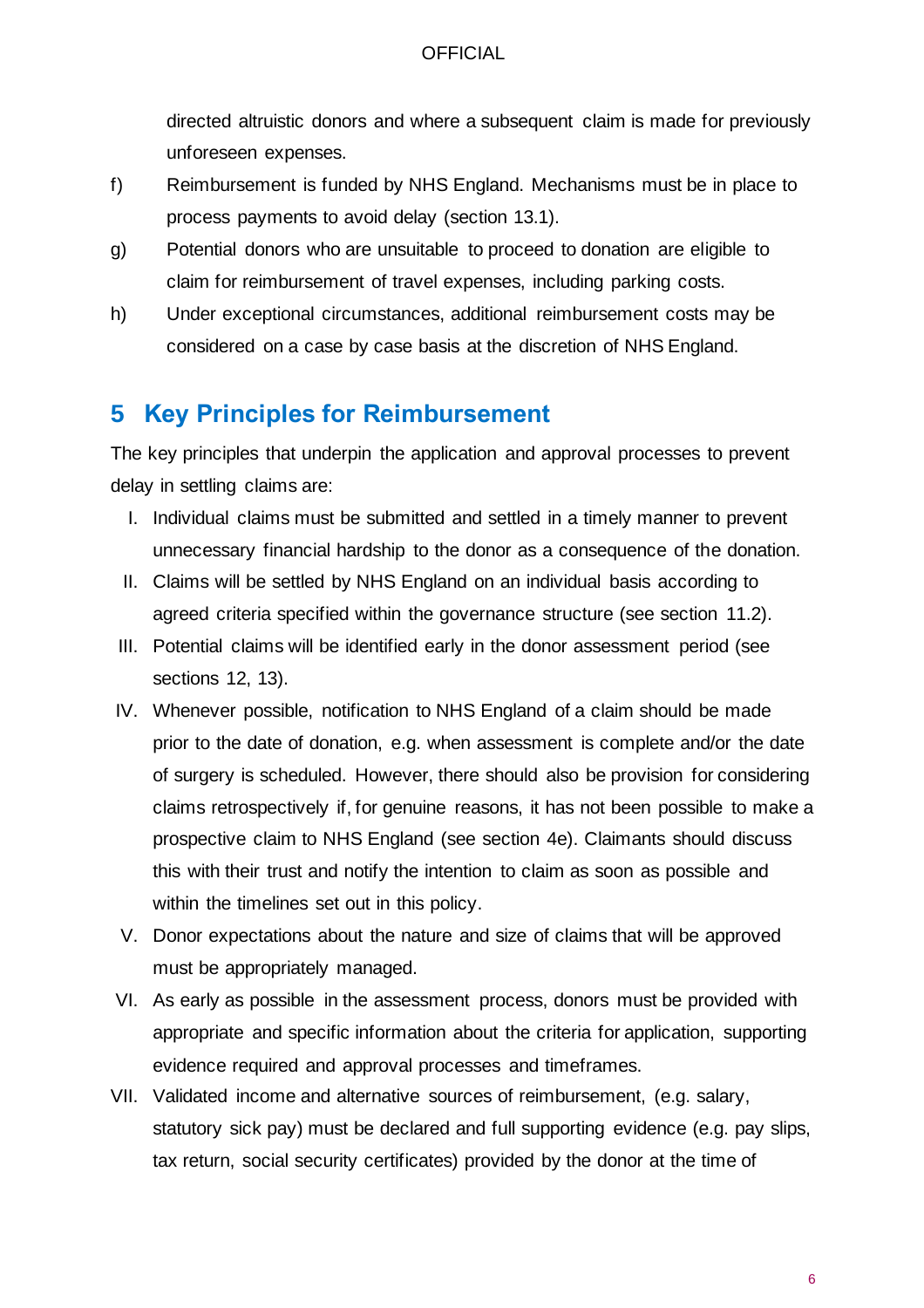application for reimbursement (see FAQs for more detail: What do I need to make a claim?)

## <span id="page-6-0"></span>**6 Living Organ Donors who are non-resident in the UK**

There are cases when the individual wishing to donate is non-resident in the UK. There are two categories of donors who live overseas:

- 1. Full-time residents (non-UK residents)
- 2. UK residents living temporarily overseas (e.g. for work or personal reasons)

For both categories, only donors who plan to donate to a NHS entitled recipient are eligible to apply for reimbursement of expenses through this Policy. Where donors proceed to donation it is possible for claims to be made for reimbursement of overseas donor expenses such as flight costs, loss of earnings and reasonable accommodation costs incurred during their stay in England. If a donation does not proceed due to circumstances that could not have been foreseen prior to arrival in the UK, consideration should be given to reimbursing the travel and visa application expenses (if applicable) incurred by the potential donor (see section 11.1).

There are organ specific UK best practice guidelines for the evaluation of donors living overseas and protocols have been agreed between the key stakeholders within the wider transplant community, UK Visas and Immigration and Human Tissue Authority (HTA). These can be accessed at:

[Best practice guidelines for the evaluation of donors living overseas](http://www.bts.org.uk/BTS/Guidelines_Standards/Current/BTS/Guidelines_Standards/Current_Guidelines.aspx) (British Transplantation Society website). Ideally costs are reimbursed directly to the donor. There may be circumstances where this is impractical because the donor does not have a UK Bank Account. The HTA allows flexibility to reimburse another family member or the recipient where necessary, provided that costs are appropriate and relate to the expenses incurred by the donor as a result of the donation process. The Living Donor Coordinator must notify the relevant commissioners of a potential non-resident donor as soon as possible i.e. when the donor arrives in the UK with an appropriate visa (if required).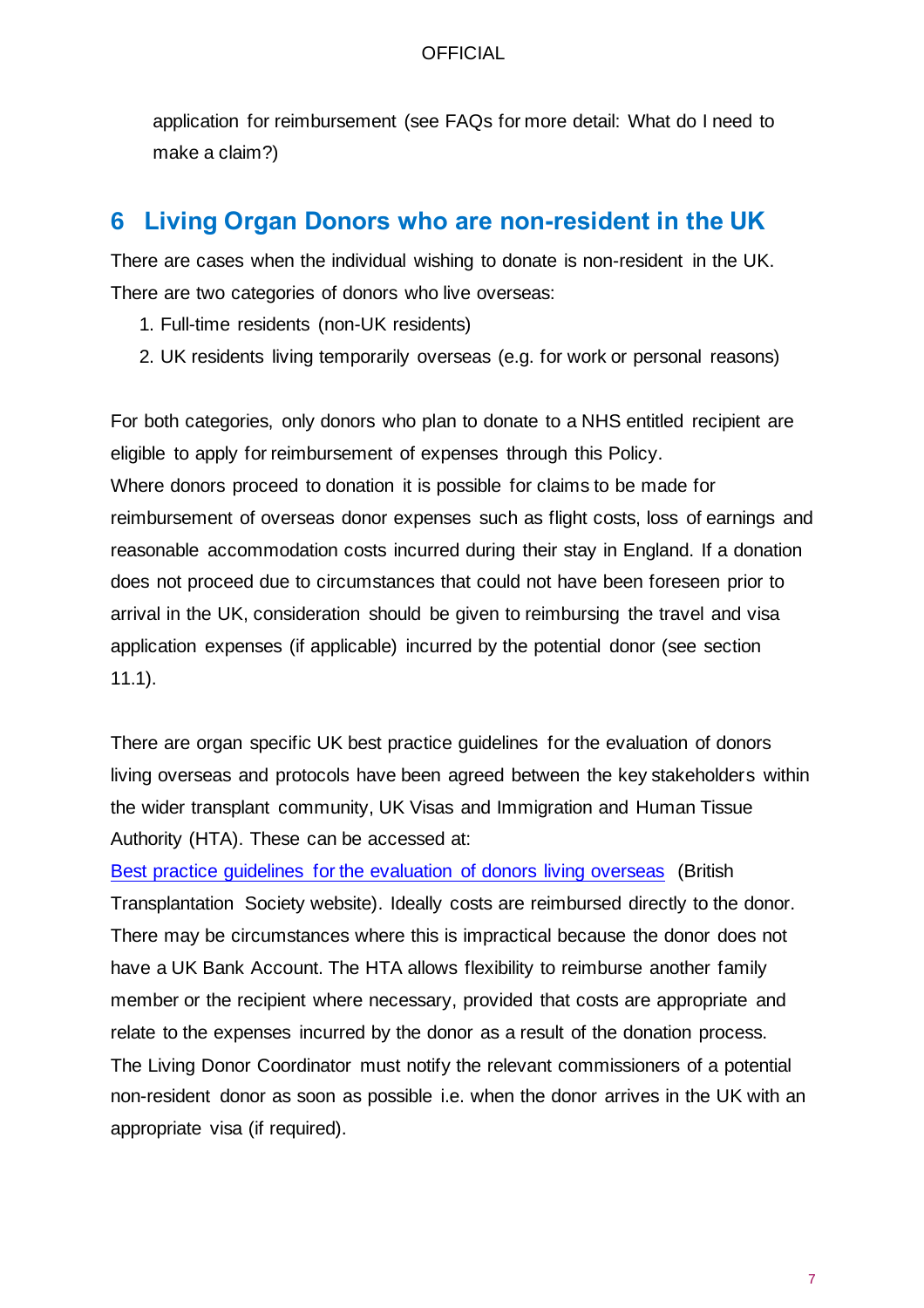# <span id="page-7-0"></span>**7 UK Living Kidney Sharing Schemes (UKLKSS)**

The UKLKSS is the collective term used to describe the scheme in which donated kidneys are "shared" across the UK. These include paired/pooled donation (PPD) and altruistic donor chains (ADC), initiated by non-directed altruistic donations (NDADs)

Prospective agreement of donor costs from NHS England may not be feasible in cases of NDAD and ADC donation because the recipient may live anywhere in the UK and arrangements outside England may apply. The living donor coordinator should have prior knowledge of a claim and the proposed amount that the NDAD intends to claim prior to donation so that donor expectations can be managed. It is recommended that the appropriate paperwork and application are prepared in advance so that, when a NDAD is matched to a recipient, a claim can be expedited as quickly as possible according to the agreed process (see section 12).

### **7.1 Paired/Pooled Donation**

In cases of paired/pooled donation (PPD) kidneys are exchanged between recipient and donor pairs in either two-way (paired) or three-way or more (pooled) exchange. In this case the reimbursement of the donor will be agreed locally with the recipient commissioners. This facilitates prospective agreement and works on the basis of reciprocity (i.e. all recipients ultimately receive a transplant when matched).

# **7.2 Altruistic Living Donors (non-directed altruistic donation, including altruistic donor chains)**

This is where a person volunteers to donate a kidney or a lobe of liver to an unknown recipient, that is, someone they have never met before and who is not known to the donor. They may donate directly to the national waiting list to a single recipient, or, alternatively, in the case of kidney donation, an altruistic donor chain may be created in which donor recipient pairs (within the paired/pooled scheme) may benefit from donation from an altruistic donor; the end of the chain results in a kidney being donated to the national transplant list.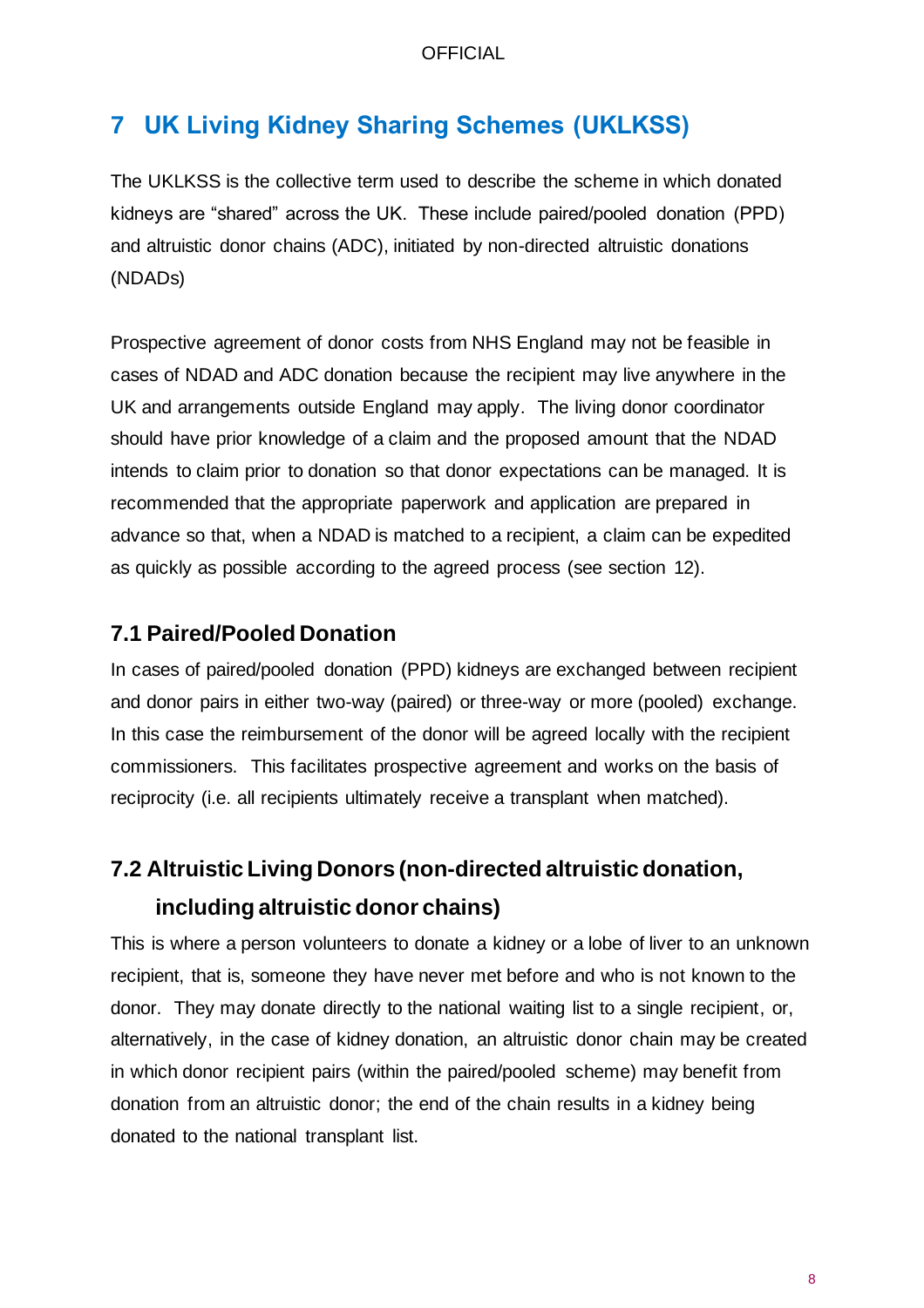Where there is a non-directed altruistic donation (NDAD) the donor who triggers a 'chain' will claim reimbursement from the commissioners responsible for the recipient at the end of the chain. The PPD donor-recipient pairs involved will claim reimbursement as described in section 7.1.

### <span id="page-8-0"></span>**8 Child Tax Credit and Working Tax Credit**

A person's entitlement to Child Tax Credit will not be affected by being a living donor. A short absence (see section 14) from work should not affect a donor's entitlement to Working Tax Credit, including the child care element. This is because HM Revenue & Customs does not regard the absence as affecting the donor's "usual working hours" provided that he/she plans to return to work as soon as he/she has recovered. When entitlement to either or both of the tax credits is assessed, only taxable income is taken into account. If donors receive non-taxable income, they are not required to report it to the Inland Revenue. Donors who need further information can contact the Tax Credit Helpline on 0345 300 3900 for further advice.

### <span id="page-8-1"></span>**9 Travel Expenses**

Any reasonable claim for travel expenses is considered on an individual basis and documentation to support the claim for these expenses is required. Appropriate travel costs are calculated on the basis of the cheapest and/or most appropriate mode of public transport (including any promotional or concessionary fares) available to the patient. Mileage is paid in line with HM Revenue and Customs Mileage Allowance Payments (MAP) (see section 11.1).

If the donor is claiming tax credit, they may claim travelling expenses directly from the Trust. Although it is preferable for donors to comply with the process outlined in this document, in cases of financial hardship reimbursement of travel expenses at the point of need may be more appropriate. If expenses are claimed from the Trust, the claim cannot be duplicated as part of the overall reimbursement claim.

### <span id="page-8-2"></span>**10 Miscellaneous Expenses**

It is possible that a donor may incur additional expenses as a direct result of the donation (e.g. additional child care / employment costs/ accommodation). Claims for reimbursement of these costs are considered on an individual basis by designated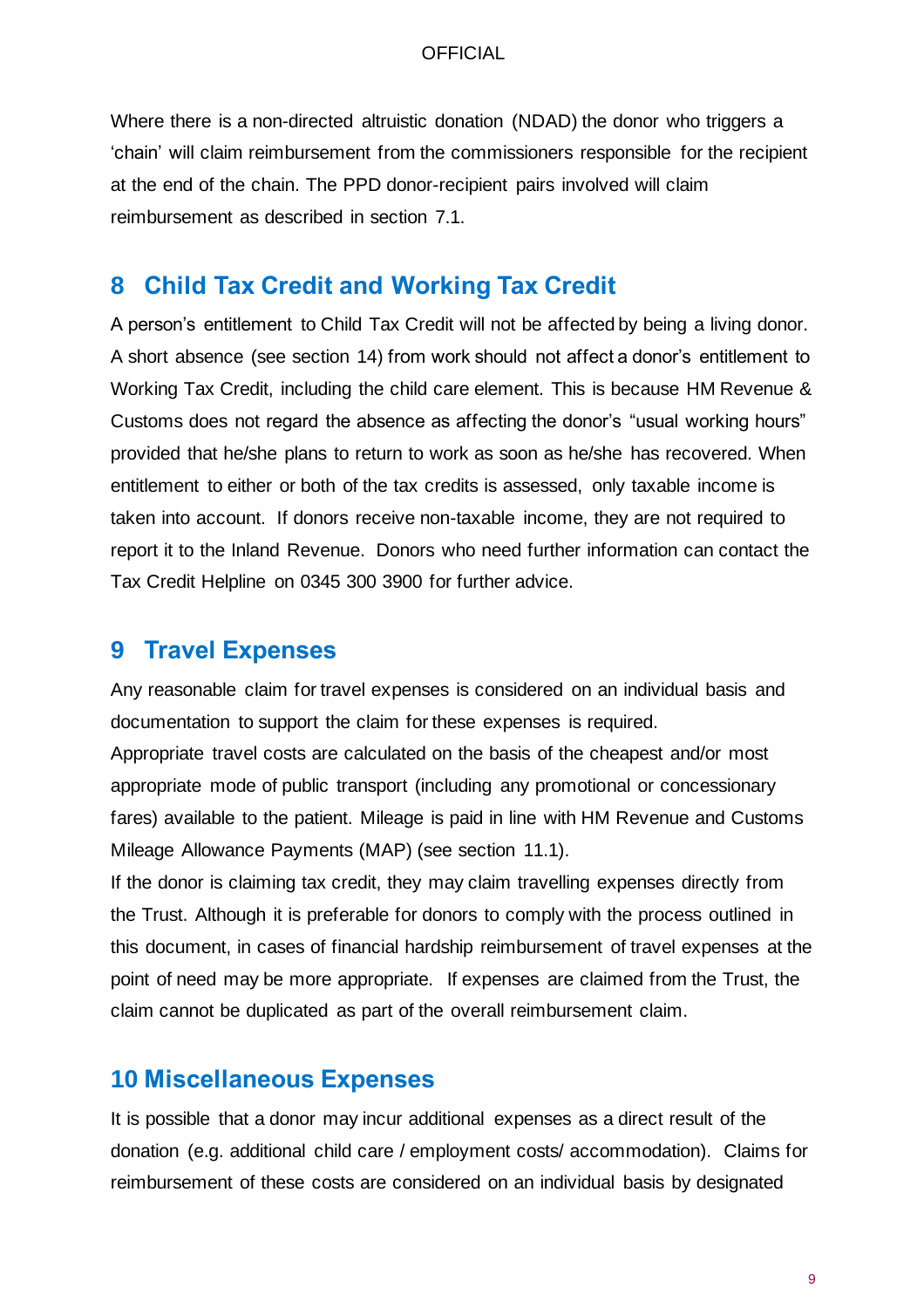personnel in NHS England (see section 11.2). Documentation to support the claim for these expenses must be provided by the donor and accompany the application. Miscellaneous expenses must be considered reasonable and proportionate and, where possible, anticipated prior to donation.

# <span id="page-9-0"></span>**11 Governance**

A governance structure has been agreed to provide the appropriate level of scrutiny for all claims. This is designed to support the timely and consistent payment of legitimate claims and to provide a robust risk management strategy to underpin the policy.

### **11.1 Evidence to support claims (to be provided by the claimant)**

The claimant is responsible for submitting the best evidence available i.e. receipts, invoices and statements. In the absence of direct evidence, supplementary documentation e.g. letters of confirmation or testimonies, may be considered to support claims. Lack of supporting evidence will delay the claims assessment and reimbursement process.

### a) LOSS OF EARNINGS

### Salaried Donors

- Reimbursement is based upon gross income if self-employed (donor will have to declare on tax return) and net income if employed.
- Payslips should be ideally provided for a 6 month period, but, for a minimum of 3 months.
- Overtime look at overtime patterns and claims as a whole overtime payments over a 3/6month period may be request and averaged and P60 from closest financial year.
- Stipulate that "additional income will be considered on a case-by-case basis" and that "by signing this application form, you are providing authorisation for the commissioner to contact your employer to clarify any payments".
- Payment will be processed on notification to NHS England that the donation has proceeded or presentation of medical/discharge certificate.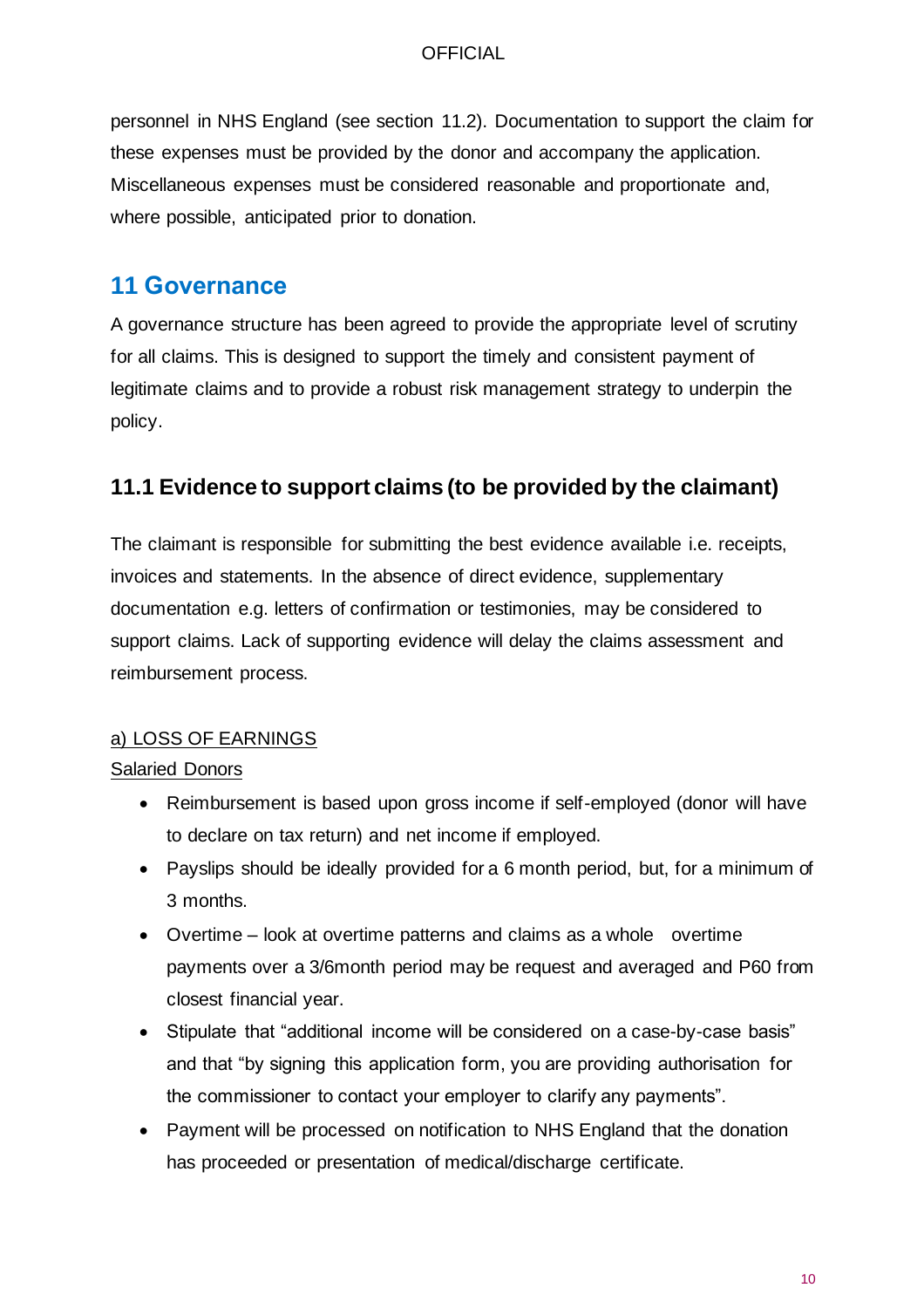• Donors must provide evidence of any statutory sick pay (SSP) received – they will be entitled to top-up if SSP is lower than their salary.

### Self-employed Donors

- Copy of latest tax return or evidence of validated income e.g. bank statement
- If a new business (operating for under 12/12), their accountant will provide details of net earnings to date.
- Evidence of Employment and Support Allowance received

### Unemployed Donors

• If donors believe that they have lost benefits through donation, relevant information must be submitted. Liaison with the benefits and/or other agencies is required to endorse claim.

### b) DONOR OUTGOINGS

### **Travel**

- Travel is reimbursed for the donor ONLY.
- Standard class travel claims only will be considered for reimbursement.
- Mileage will be reimbursed at the HM Revenue and Customs Mileage Allowance Payment (MAP) rate. Current rates can be confirmed at HM Revenue and Customs [Mileage Allowance Payment \(MAP\) rates](https://www.gov.uk/expenses-and-benefits-business-travel-mileage/rules-for-tax)
- Parking, toll and congestion charges will be reimbursed where supported by receipts.
- Taxis will be reimbursed only when used by the donor in the post-operative period unless it can be demonstrated that bus links between a railway station and hospital are not available at the time required for appointments.

### Accommodation

Donors may claim accommodation costs on the basis of the actual room/per person rate paid up to a maximum of cost in line with usual NHSE reimbursement policy. Current guidance is that the cost of accommodation cannot exceed £100 per night for hotels booked outside of London and £150 per night for hotels booked in London. Both limits are inclusive of VAT, breakfast and any other charges without exception.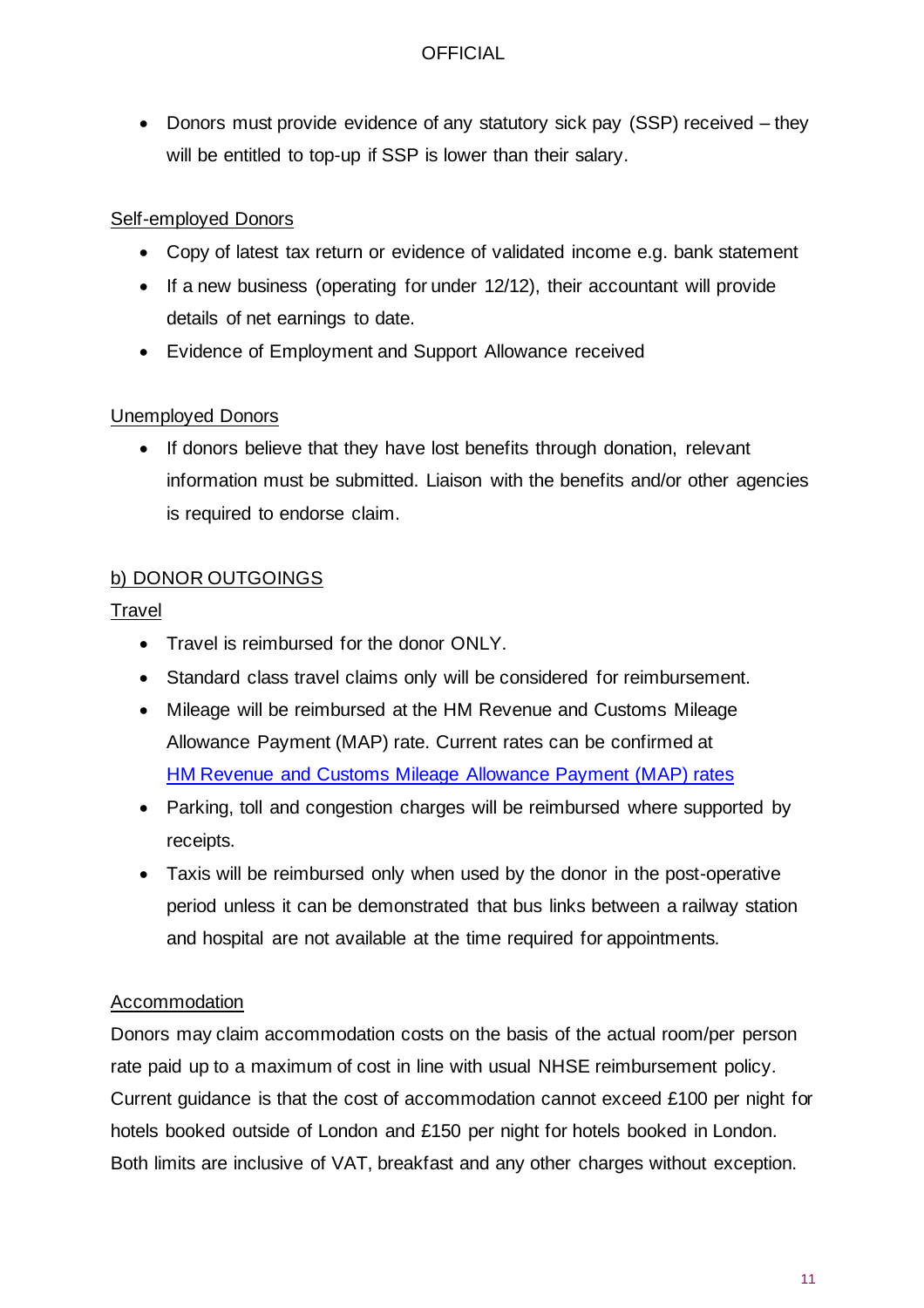These may be subject to change so should be checked before processing claims. Advice will be available from the living donation co-ordinator.

### Other Expenses

- The commissioner will consider claims for expenses incurred by the donor as a direct result of donation. These costs include reimbursement of expenses incurred through the evaluation process, in-patient stay and for up to 12 weeks post-operatively.
- Care of a dependent will be considered on an individual basis. The donor is responsible for exploring entitlement to support from Social Services in this situation.
- Backfill cover for business this will be linked to loss of earnings but assume that, if cover is in place, earnings have not been 'lost'. Evidence of reasonable backfill costs may be requested by NHS England including bank transfer details.
- Donation-related prescription costs.

### c) Non UK resident donors

- Non UK resident donors who **proceed to donation** are entitled to claim reimbursement for travel, accommodation, visa costs (including extension), and loss of earnings but not for "living expenses".
- Non UK resident donors who **do not proceed to donation** are entitled to claim for travel, accommodation, visa costs (including extension) but not loss of earnings or "living expenses".
- Once donors (both proceeding and non-proceeding) have returned overseas, they are not entitled to claim further expenses through this Policy. However in exceptional circumstances, applications for reimbursement will be considered by NHS England on a case by case basis.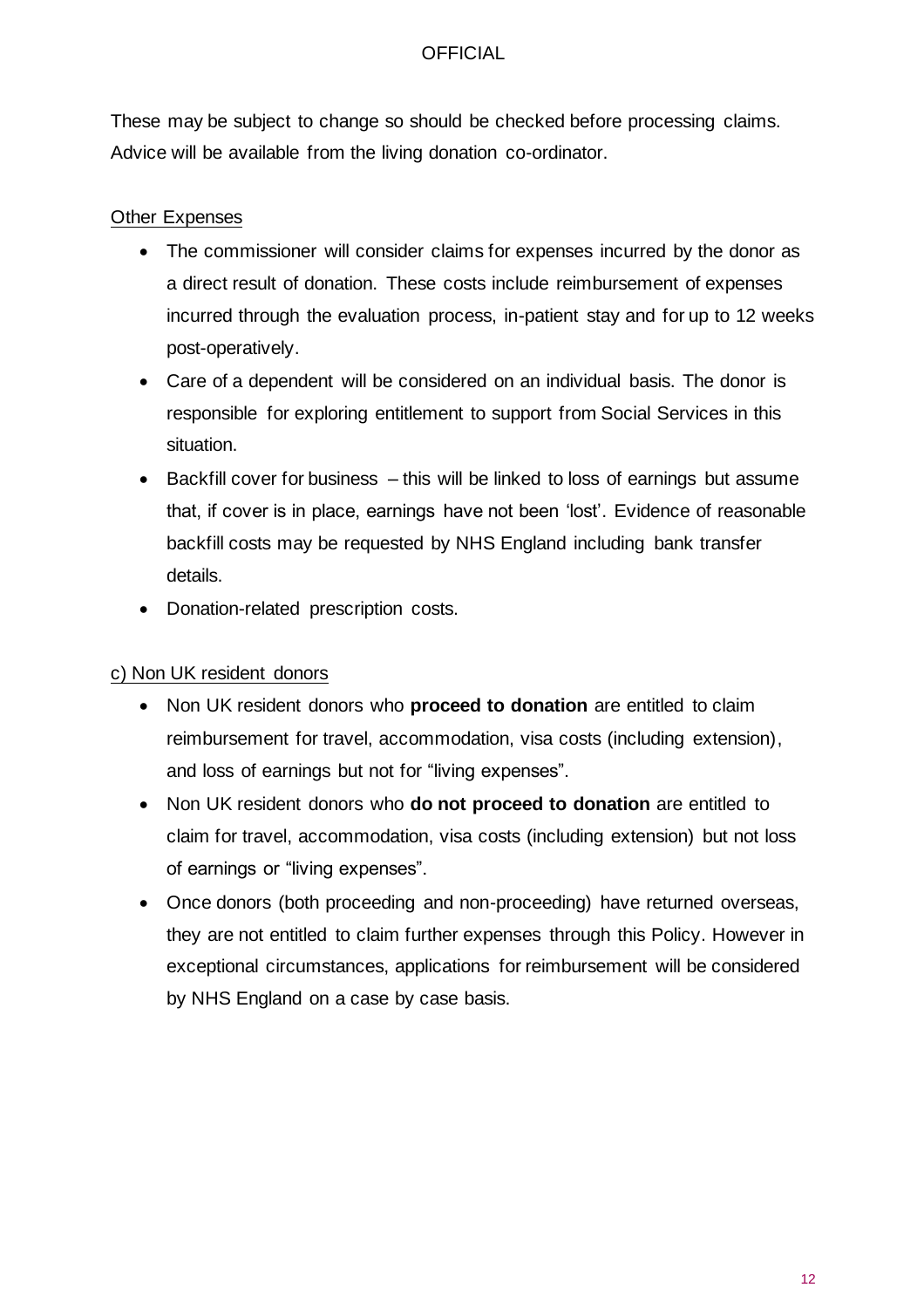### **11.2. Risk Management**

Claim applications will be reviewed by designated personnel within NHS England. Designated authority to sign off invoices will be according to local arrangements within Commissioning hubs according to delegated authority.

Each claim will be assigned a Red-Amber-Green (RAG) rating. Claims can be escalated through the scale, e.g. from amber to red if there is concern that the claim is fraudulent. If a claim is thought to be fraudulent it will be referred to the NHS England counter fraud team.

The claim form must be signed by the responsible commissioner within NHS England and will reflect the workings/decision-making process, e.g. overtime calculations. All panels can be virtual (i.e. discussions via telephone/e-mail)

### Green - single commissioner sign-off

- Value of up to £999
- Straight forward claims, e.g. clear relevant evidence provided
- Commissioner should be comfortable/authorised to sign off

Amber - panel e.g. consisting of at least 3 people

- Value of £1,000 to £4,999
- Complex claims, e.g. bonuses/overtime, carers, or where claim is subjective
- Overseas and non-proceeding donors

Red – extended panel, e.g. to include expert advice from another area/discipline

- Value of greater than £5,000
- Complex, contentious claims
- Potentially fraudulent claims
- Altruistic donors/shared kidneys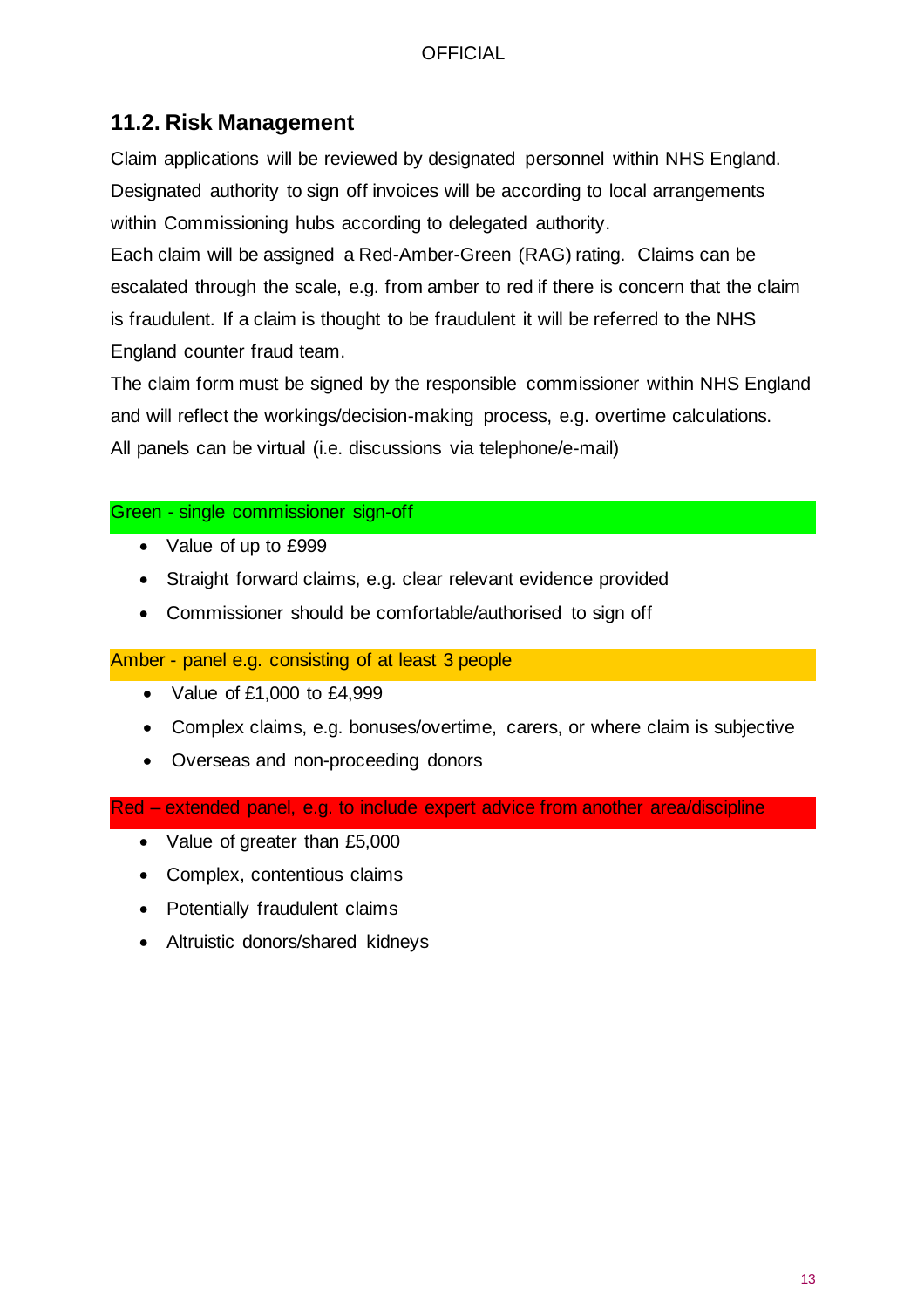# <span id="page-13-0"></span>**12 Claims Process**

# **Model for Reimbursement of Living Donor Expenses\***

\* based upon best practice principles in 'UK Guidelines for Living Donor Kidney

Transplantation', 2018.

- Identify potential reimbursement requirements with donor at early stage of assessment, i.e. loss of earnings, travel expenses.
- Provide donor with information pack & application form to apply to NHS England
- Donor collates relevant documentation to support claim, i.e. evidence of net pay earnings, monthly/weekly payments, sick pay entitlement, travel, accommodation, child oors ats child care etc.
- Donor completes claim form with supporting evidence (see section 11.1), identifying other relevant sources of funding/entitlements for expenses e.g. statutory sick pay (SSP), incapacity benefit. NB: some travel claims may be directly reimbursed from the Trust on the day of appointment/investigation (e.g. for donors on income support).
- A social worker is helpful in assisting at this stage.
- NHS Trust applies directly to NHS England having reviewed the claim and supporting information, enclosing relevant information, to seek approval for the claim.
- Claims must be submitted in accordance with National Policy.
- If claim approved, NHS England either a) pays the donor directly or b) reimburses the local Trust (where local arrangements apply). Initial agreement should be for maximum of 12 weeks **with flexibility to apply for extension if required**.
- Retrospective reimbursement maybe considered if unforeseen circumstances prevent a prospective claim being identified.
- Initial payment for 6 weeks, extendable when supported by Medical certs to 12 weeks if still off work. Claims to be submitted within an absolute maximum of 28 working days from the end of the claim period.
- Payment plan to be established prior to planned date of surgery following receipt of most recent supporting documentation (see section 11.1)
- NHS Trust issues first medical certificate to donor on admission.

#### **EMPLOYED DONORS**

- Medical certificate submitted by donor to employer for SSP
- NHS Trust notifies NHS England that donation has proceeded and forwards 1<sup>st</sup> payslip showing loss of earnings post-surgery with copy of medical certificate when available
- Payment processed **on notification of donation** and commences as per sum agreed by prior approval from date of transplant

#### **SELF-EMPLOYED DONORS**

- Medical certificate submitted by donor to Department of Works and Pensions for incapacity benefit
- NHS Trust notifies NHS England that donation has proceeded and forwards copy of medical certificate forwarded
- Payment processed on **notification of donation** and commences as per sum agreed by prior approval from date of transplant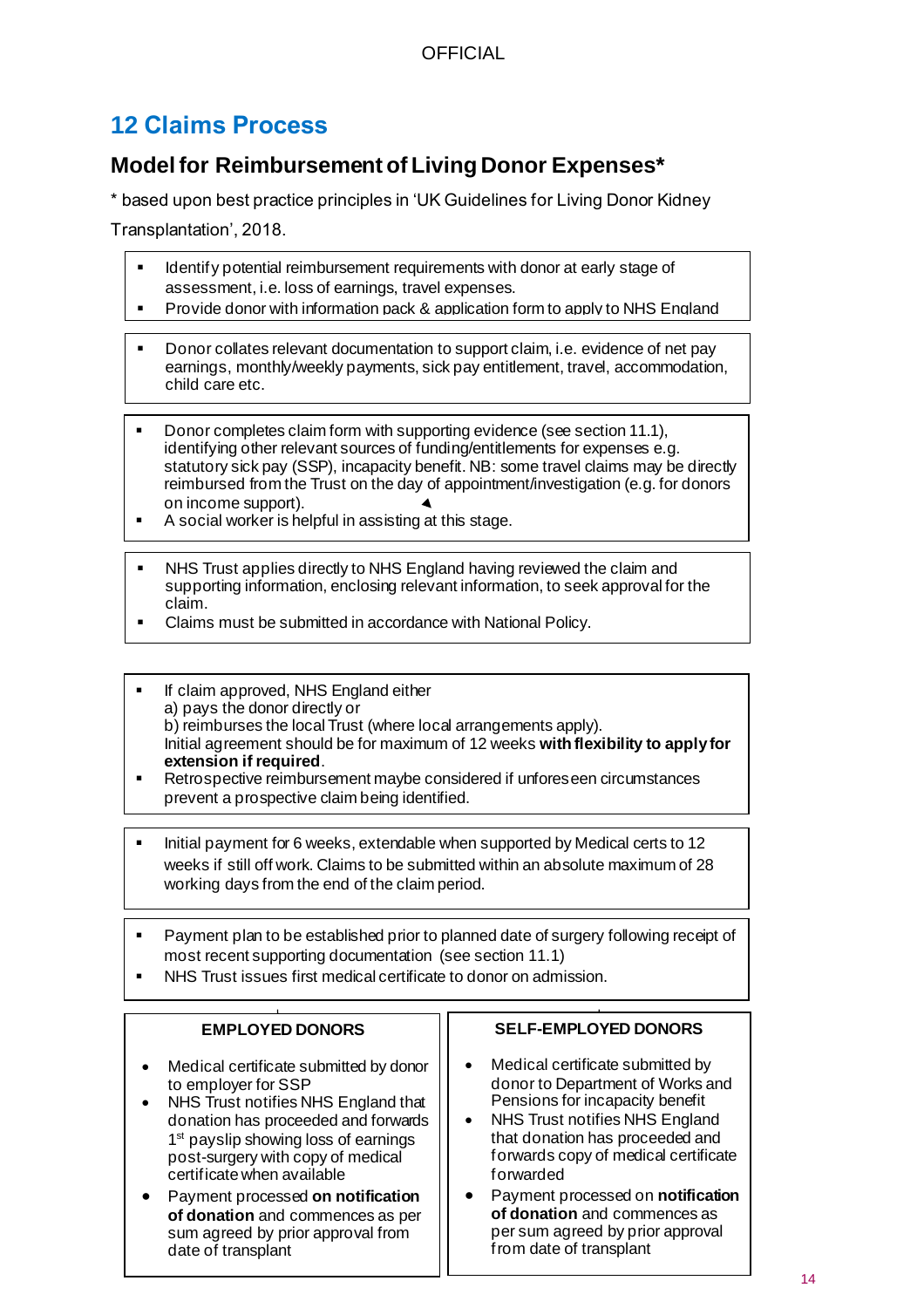# <span id="page-14-0"></span>**13 Responsibilities**

# **13.1 Claimant (donor)**

a) To achieve **prospective approval** from NHS England, it is the responsibility of the claimant (donor) to ensure that:

- The donor's Trust is alerted at an early stage that he/she wishes to submit a reimbursement claim.
- All paperwork related to the claim is accurate and complete and submitted to the Trust representative (living donor co-ordinator (LDC)/Social Worker (SW)/ Administrative Support (AS)).
- Explicit consent is given for NHS England staff who are involved in processing the expenses claim to receive relevant information and evidence pertinent to processing the claim and also be permitted to make direct contact with the claimant as required to process the claim.
- All claims are submitted to NHS England according to the process in section 13.1b below.

Amended from the original – please see explanatory note

b) It is the responsibility of the claimant (donor) to ensure that, when the donor assessment is complete and/or the transplant has been scheduled:

- All claim forms are fully and accurately completed before submission
- All supporting evidence is available, including confirmation of support from claimant's employer
- Checklist is completed
- All information is submitted in a timely fashion.

Provided that the documentation and supporting evidence are complete and accurate, the claim will be processed within a maximum of 28 working days of receipt. Payment is subject to notification to NHS England that the donation has proceeded.

# **13.2 Trust Representative (see above)**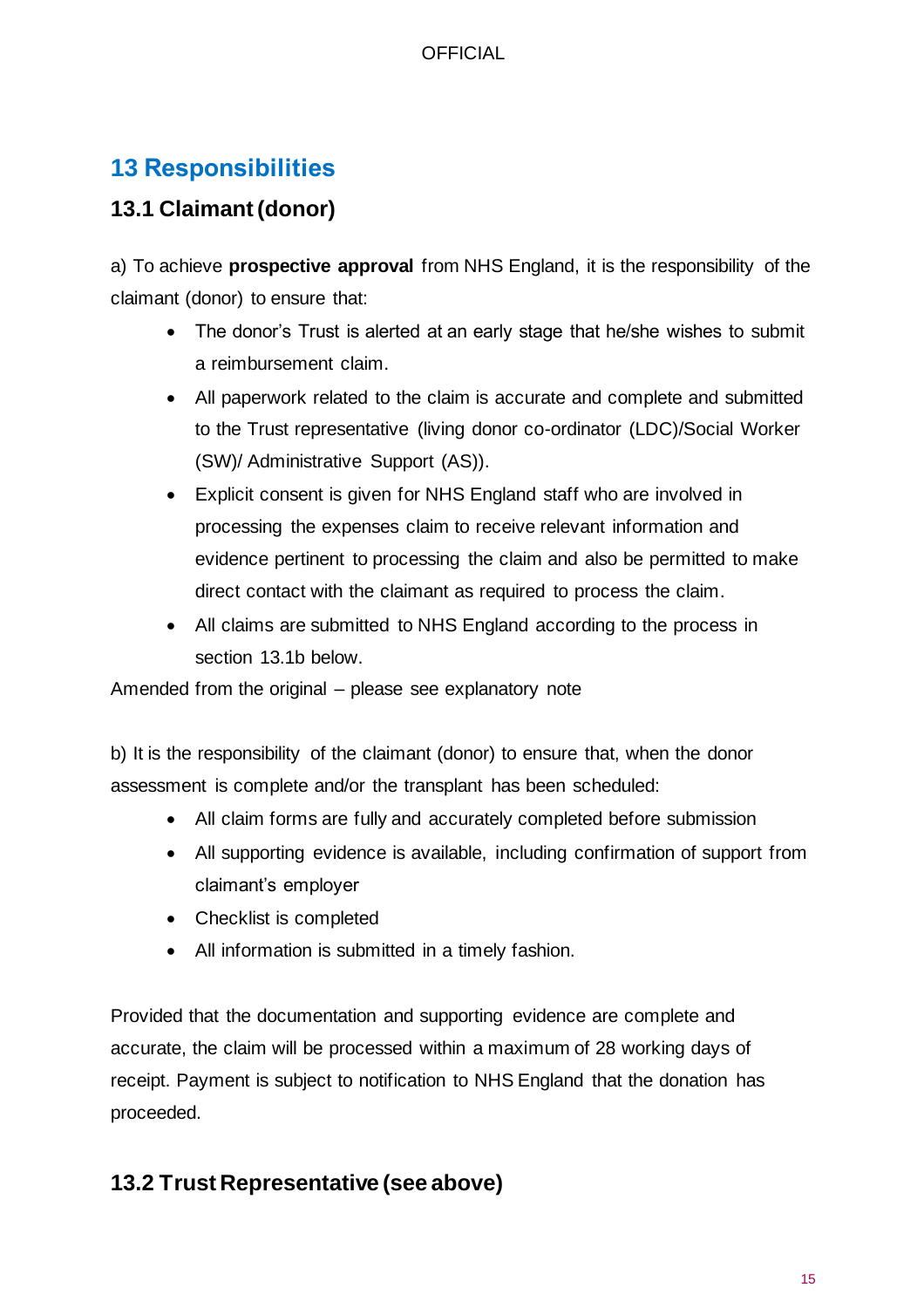a) To achieve **prospective approval** from NHS England, it is the responsibility of the Trust Representative (LDC/SW/AS) to:

- Provide the Donor Information Pack (Appendix 1) to the potential claimant at an early stage in the donor evaluation.
- Check that the claimant's information corresponds with outpatient and inpatient dates and ensure that the evidence correlates to the information within the claim form.
- To provide the donor with the contact details of the NHSE representative processing the claim.

b) To progress a claim, it is the responsibility of the Trust representative to:

- Check information submitted by the Claimant correlates with outpatient and inpatient dates.
- Send information collated by the Claimant to NHS England and to Trust Finance department (where local arrangements apply) to minimise delay in receipt of information to progress the claim.

# **13.3 Commissioner (NHS England)**

For all claims, it is the responsibility of NHS England to ensure that:

- The claim is processed as soon as possible so that payment is processed within 28 working days of receipt of the claim and payment can commence from the date of donation.
- Acknowledgement that the claim has been received is sent to the donor
- Confirmation of approval/clarifications needed are notified promptly to the LDC/SW and the donor as necessary i.e. clarification about the content and supporting information in the application should be directed towards the donor and clinical queries to the LDC.
- The donor is reimbursed directly from NHS England or NHS Trust (where local arrangements apply) within the specified timeframes (see above).
- Appropriate contact details for designated personnel dealing with claims are provided to Claimants and NHS Trust Representatives.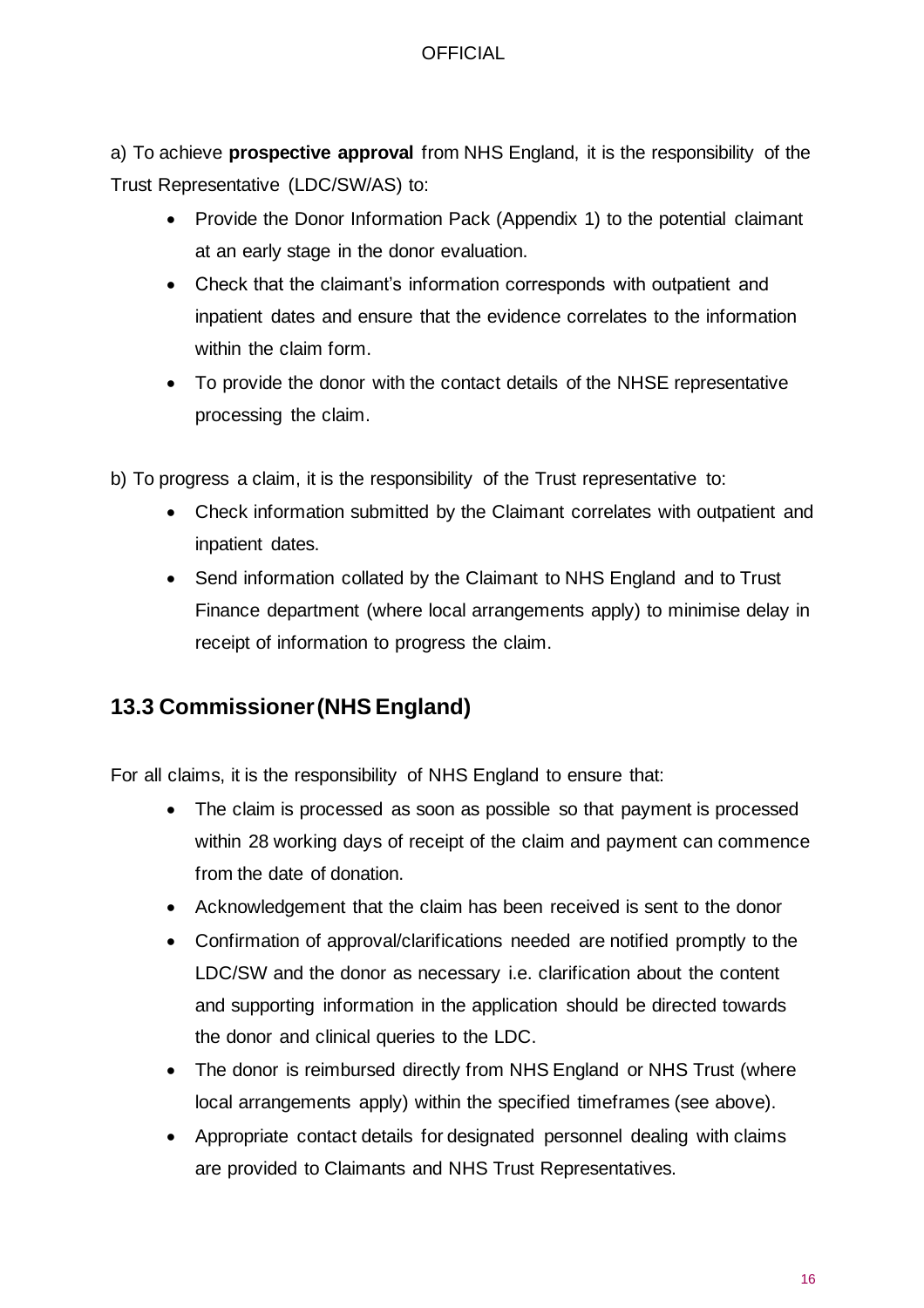# <span id="page-16-0"></span>**14 Timelines**

The following are guidelines for the recovery process. These are total recovery times from admission to anticipated return to normal activity.

- Return to normal lifestyle or work activity by 12 weeks depending upon lifestyle and work commitments i.e. sedentary/physically strenuous. This includes donors who are recovering from 'open' procedures as well as minimally invasive surgery.
- Caveats will apply if there are post-operative complications, e.g. wound infection, hernia etc., which may extend the anticipated inpatient stay/readmission/further procedure and/or recovery time.

# <span id="page-16-1"></span>**15 Declaration**

For expenses to be met, the donor **MUST** take personal responsibility for his/her own care and follow reasonable medical advice.

The information included in each claim will be strictly validated to ensure that it is reasonable and appropriate. Referring Units and Transplant centres are required to provide the necessary mechanisms to ensure that ALL information is correct and legitimate. It should be noted that all claims require the signature of the donor, agreeing to the following declaration:

*"I declare that the information given is correct and complete. I consent to the disclosure of relevant information for the purposes of checking this and in relation to the prevention and detection of fraud. I understand that if I knowingly withhold information or provide false information, I may be liable for criminal prosecution and/or civil proceedings."*

# <span id="page-16-2"></span>**16 Appeals**

- All claims are recorded by NHS England.
- Appeals are considered in accordance with NHS England policies and protocols.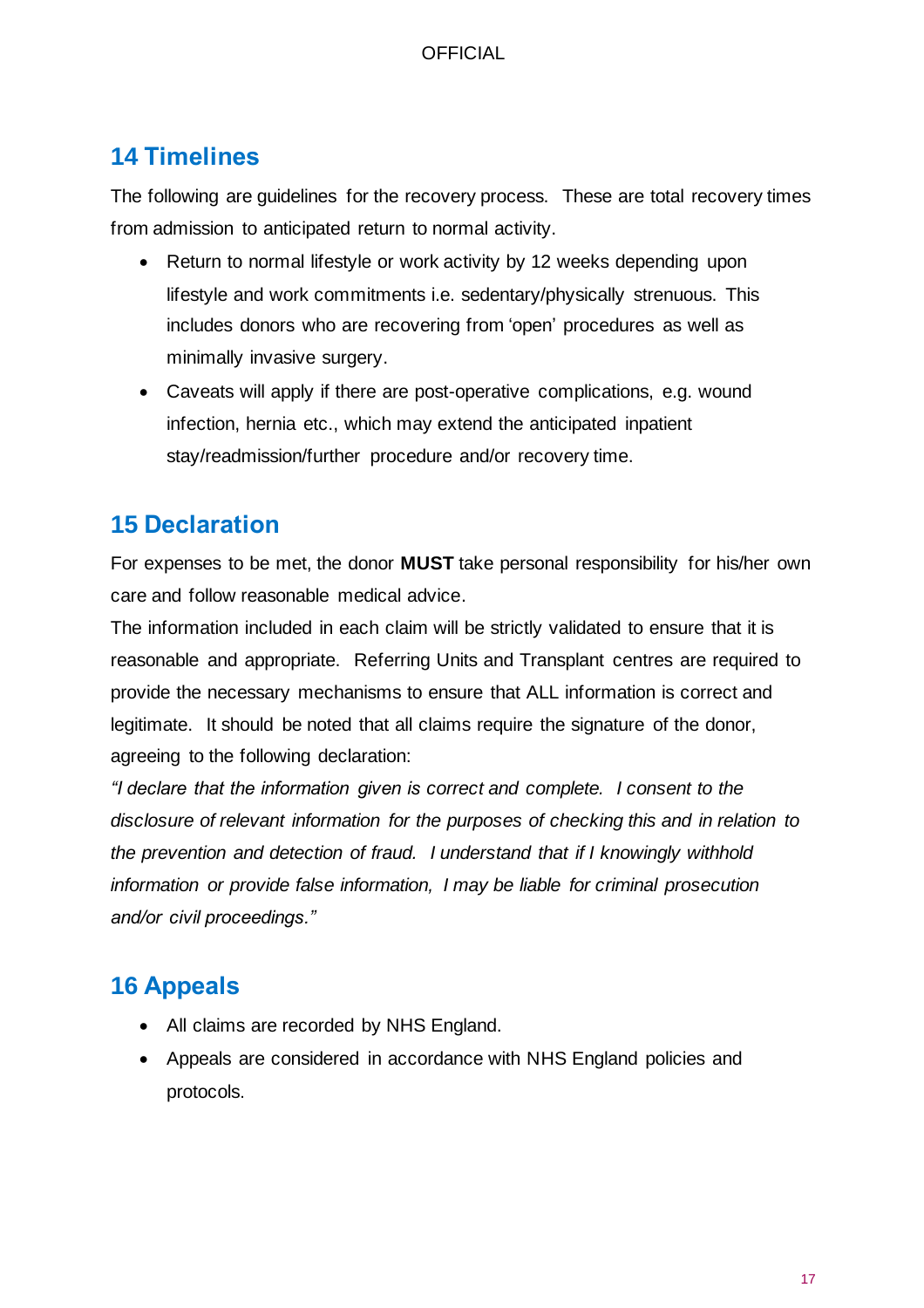# **Appendix 1a: Donor Information**

### **Reimbursement of Expenses for Living Organ Donors Donor Information**

This information pack is designed to:

- 1. Advise you how to make a claim
- 2. Answer frequently asked questions
- 3. Inform you about what to expect

### **How do you make a claim?**

### **STEP 1**

- The living donor co-ordinator will inform you during your clinic visit about the reimbursement process and what you will need to do to make a claim.
	- An Information pack will be provided which will include frequently asked questions and a claim form.
	- Please note that you need to complete the claim form yourself and supply relevant documentation/evidence to support your claim.

### **STEP 2**

• Accurately complete the claim form and return it to the living donor co-ordinator along with the relevant evidence to support your claim. The more information you provide to support your application, the easier it is to process and approve your reimbursement.

### **STEP 3**

• The living donor co-ordinator will check and confirm your attendance dates on the claim form, sign and forward your application to the NHS England with the evidence to support all aspects of the claim.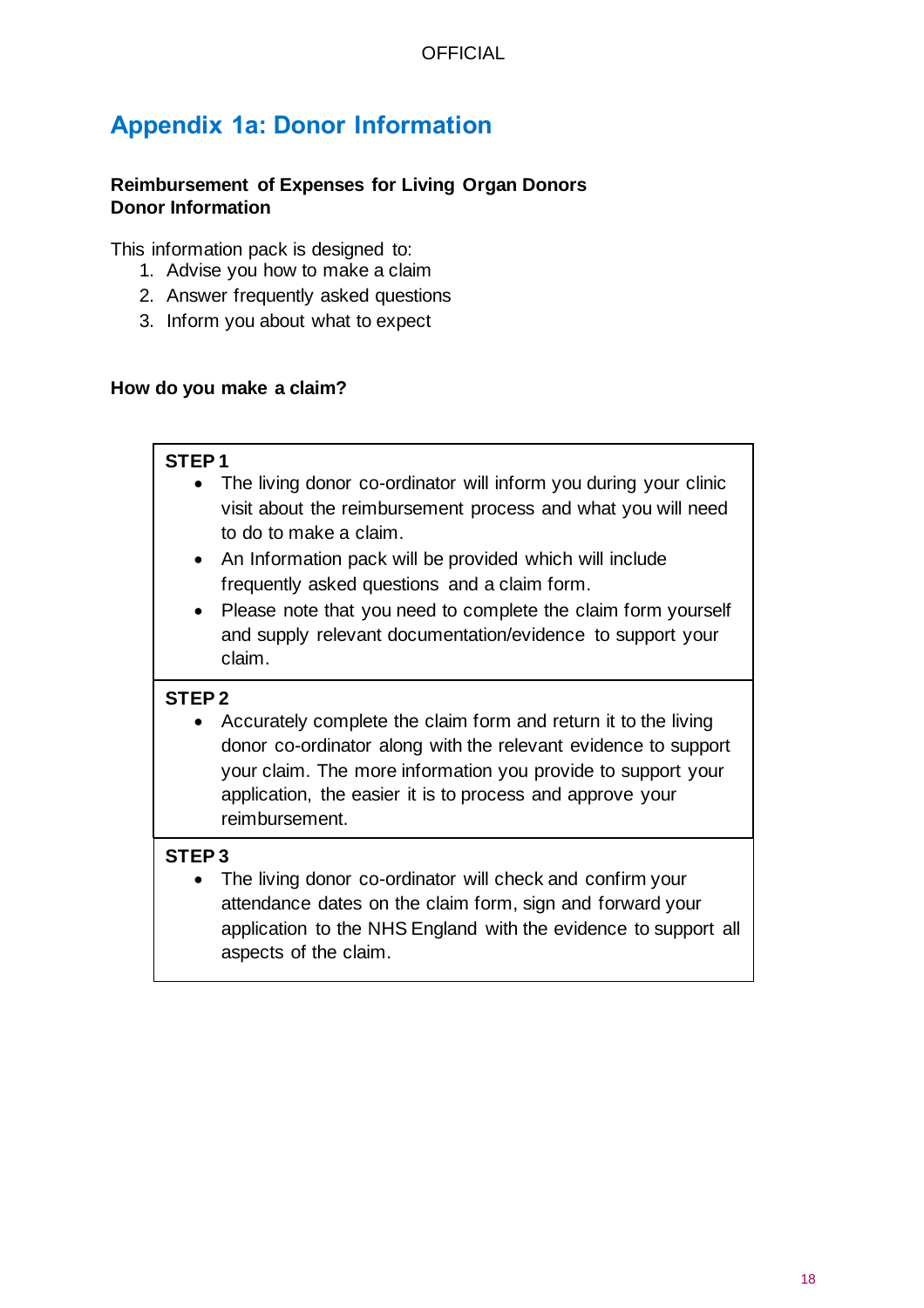#### **RESPONSIBILITIES Donor /Claimant**

#### **In order for your claim to be considered, you must:**

- 1. Inform the living donor co-ordinator as soon as possible if you would like to submit a claim for reimbursement.
- 2. Provide a letter from your employer (if employed) confirming the level of sick pay you will get if you go ahead to donate.
- 3. Ensure you are claiming any other benefits you may be entitled to e.g. statutory sick pay or help with travel costs etc.
- 4. Ensure the claim form is fully and accurately completed and signed before submitting it to the living donor co-ordinator.
- 5. Ensure all supporting evidence / documentation is collected and submitted with the claim.
- 6. Complete and return the checklist
- 7. Submit the claim form in a timely fashion preferably when your date of donation is scheduled. In order to be considered, all claims must be submitted within a maximum of 28 working days from the end of the claim period.
- 8. Inform NHS England if you return to work whilst you are receiving reimbursement or if you have been overpaid.

#### **Hospital Trust Representative / Living Donor Co-ordinator / Social Worker**

#### **The Hospital Trust Representative will:**

- Provide a donor information pack at an early stage.
- Check and confirm the inpatient / outpatient appointments on the submitted claim form and ensure that the evidence submitted correlates to the claim.
- Check that the claim form is fully completed
- Send the claim form and relevant evidence provided by the donor to NHS England
- Provide the contact details of the NHSE personnel responsible for the processing of the claim to the claimant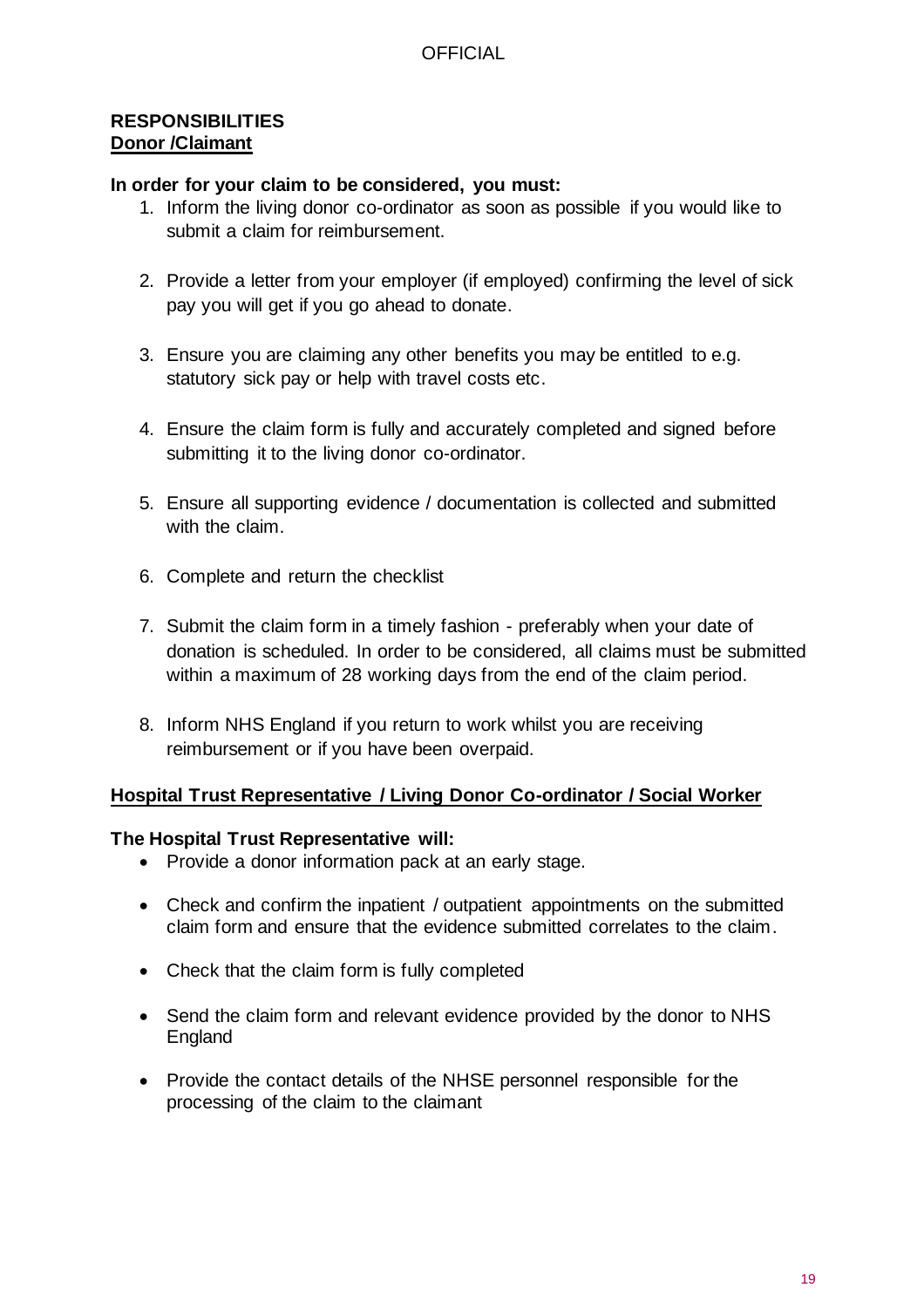### **NHS England**

### **The NHS England Representative will:**

- Acknowledge receipt of the reimbursement claim to the donor and Living Donor co-ordinator.
- Process the claim within 28 working days, provided that the information is accurate and complete.
- Contact the donor directly if further information is required regarding the submitted supporting evidence.
- Ensure the claim is approved to commence payment from the scheduled date of donation

### **Reimbursement Information for potential living organ donors**

You are currently undergoing tests to assess your suitability to become a living organ donor.

Your Living Donor Co-ordinator will have explained that you will be required to attend hospital for several appointments and investigations as part of the work up process. If you are found to be suitable to donate you will also need a period of time after the operation to recover and recuperate.

It is possible to submit a claim for reimbursement of loss of earnings, travel costs and other relevant expenses that have occurred due to the donation process.

Any claims submitted by a donor will be assessed on an individual basis by the NHS England in line with the reimbursement of expenses for living organ donors' policy document.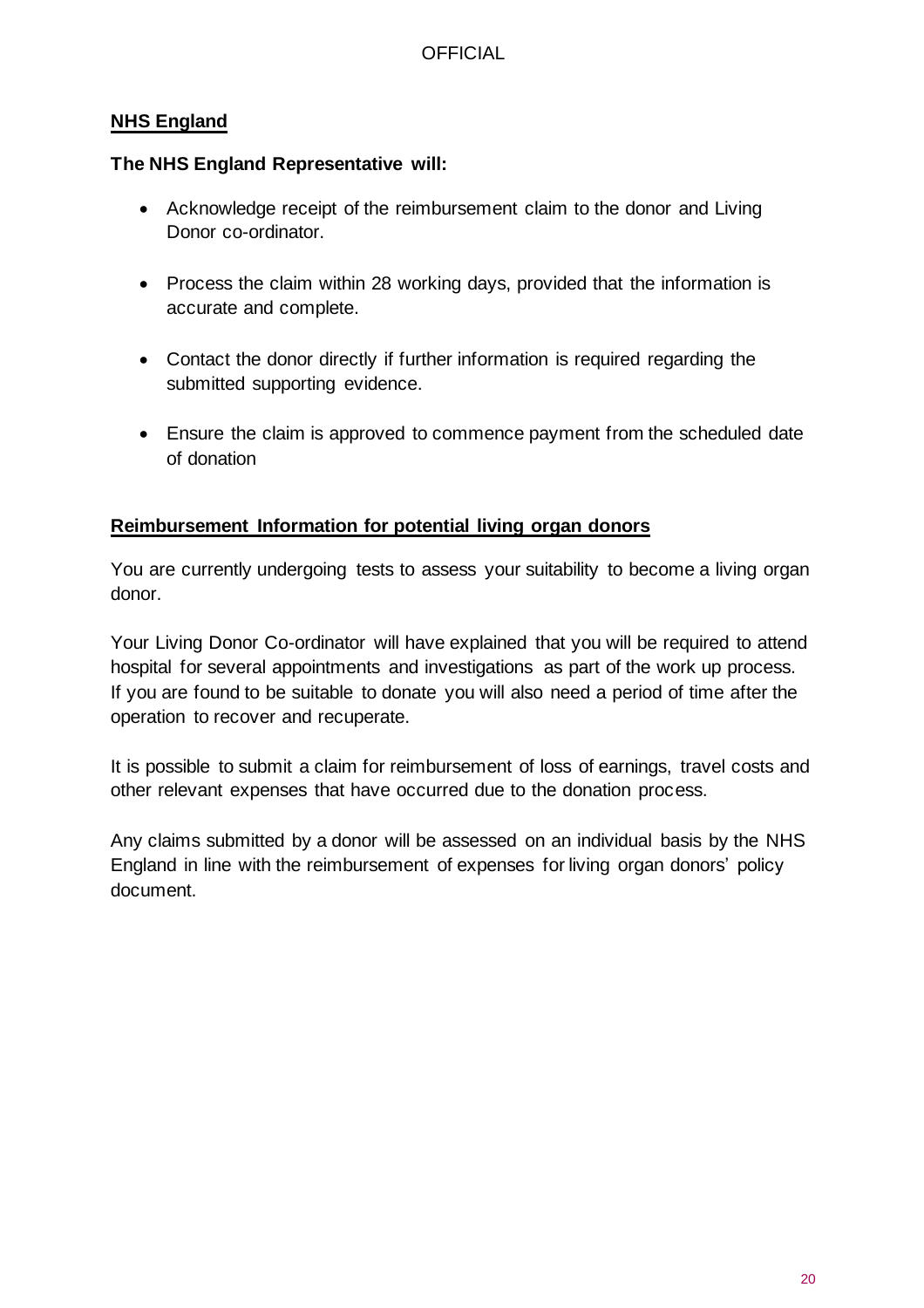### **Frequently asked questions**

### **What is donor reimbursement?**

Under the Human Tissue Act 2004 payment for donating a human organ is illegal. However, the Act does support the reimbursement of reasonable expenses for travel, loss of earnings and other expenses if directly attributable to the organ donation process.

### **When should I start to think about my reimbursement claim?**

As soon as possible.

The living donor co-ordinator will provide you with an information pack at the early stage of your testing to assess your suitability as a donor. Read the information provided and start to gather the evidence required to support your reimbursement claim. For example, train tickets, parking receipts and a letter from your employer confirming the level of sick pay you will get if you go on to donate, validated evidence of self-employed income –tax return/paid invoices.

### **What happens if I have had investigations and have found out I am not suitable to donate? Can I still make a claim?**

You may submit a claim for reimbursement of travelling expenses and parking. In exceptional circumstances additional reimbursement costs may be considered.

### **I am an altruistic donor can I make a claim for reimbursement?**

Yes, you can make a claim. The relevant commissioner for the recipient who has benefited from your donated kidney will be responsible for dealing with your claim.

### **I am in the paired / pooled list as part of the national living donor kidney sharing scheme (NLDKSS) can I still make a claim for reimbursement?**

Yes, you can make a claim. Depending upon where you live in the UK, this will be submitted to the relevant commissioner for that country.

### **What do I need to make a claim?**

You will need to provide proof of:

- Current employment status / income / pay slips
- Details about any benefits you currently receive or may receive following the donation / confirmation of loss of benefits.
- If employed, you will need to obtain a letter from your employer confirming the arrangements for work absence, sick pay, unpaid leave, partial pay.
- If self-employed, you will need to provide details of gross income (before tax) from the last year.
- Travel tickets / receipts or mileage travelled by car.
- Miscellaneous receipts, e.g. accommodation.

You will need to submit the completed claim form and checklist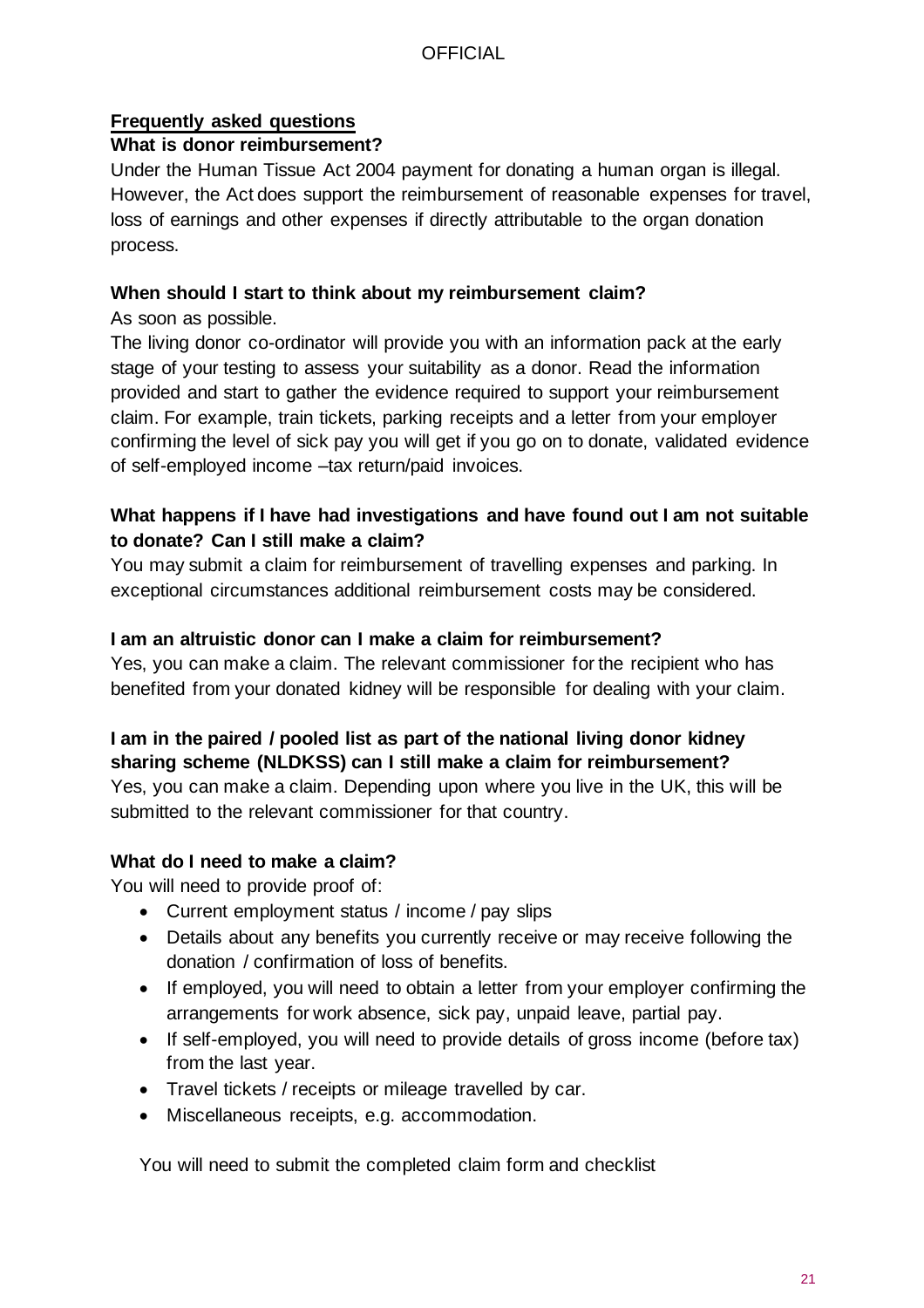### **I am coming from overseas to donate. Can I still make a reimbursement claim?**

Yes you can make a claim provided that you plan to donate to someone who lives in the UK and is entitled to NHS treatment. The living donor co-ordinator will need to inform NHS England as soon as you arrive in the UK.

### **Who makes the final decision on a reimbursement claim?**

NHS England will make the final decision on any reimbursement claim after looking at the evidence you have supplied with your claim form.

### **Can my claim be rejected?**

All claims will be scrutinised to prevent fraudulent or inappropriate claims being authorised. If evidence submitted with your claim is insufficient you may be asked by the NHS England to provide further information or evidence. This will delay how quickly your claim can be processed.

### **How much will I be reimbursed?**

This will vary according to your individual circumstances. You should not be financially worse off as a result of the donation process, but neither should you make any financial gain as this would constitute payment for donation, which is illegal. Travel costs for donors can be reimbursed and will be calculated on the basis of the cheapest and most appropriate mode of public transport.

Reasonable reimbursement of accommodation charges will be made up to the national average cost of a room.

### **When will I receive my reimbursement?**

NHS England will aim to process your claim and approve it within 28 working days so that payment can be made to you as quickly as possible once NHS England is notified that the donation has gone ahead.

### **What if I return to work while I am still being reimbursed?**

If you return to employed or self-employed work during your period of reimbursement you must inform NHS England. You will need to repay the appropriate amount of reimbursement as the calculations will have been done on the basis of the amount of time you expected to be unable to work.

### **Who can help me make a reimbursement claim?**

The living donor co-ordinator will inform you about the donor reimbursement process at an early stage of your assessment to donate. You will need to complete the claim form yourself and obtain all the relevant documentation to support your claim. Your hospital may also have a Renal Social Worker who can help you with queries related to your claim e.g. sick pay and benefits.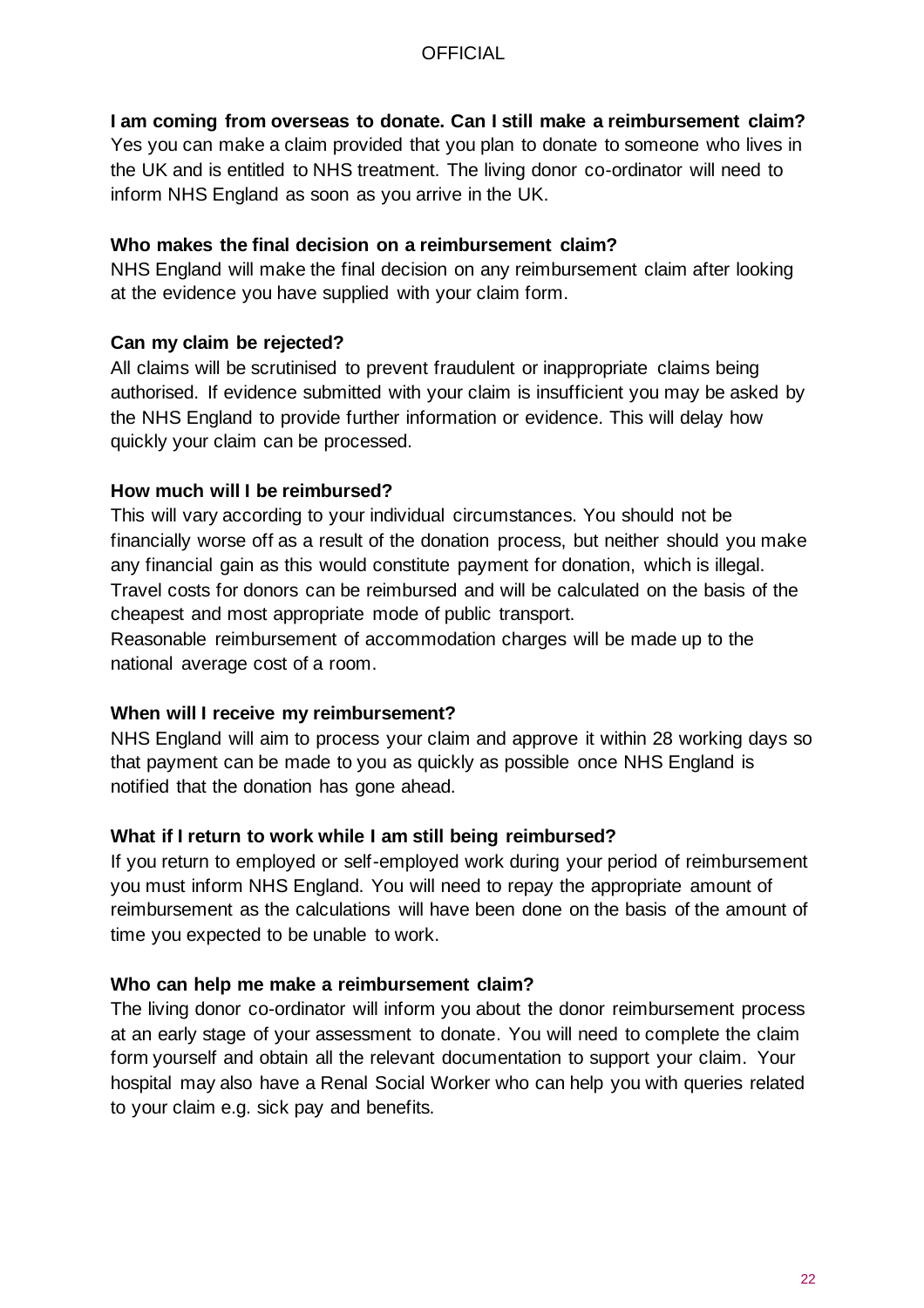# **Appendix 1b: Template letters and Claim Forms**

*Template letter and claim form for reimbursement of living donor expenses* 

**[Trust Headed Paper]**

**[Date]**

To whom it may concern [NHS England], **Re: Reimbursement of Living Donor Expenses for** 

**Donor name:……………………………………..Date of Birth:** 

**Hospital No:……………………………………...NHS No:** 

**Address:** 

The above named person has been assessed as a living kidney/lobe of liver \* (delete as necessary) donor and the date of donation is scheduled/was\* (delete as necessary) [insert date].

Please find enclosed a completed claim form and supporting documentation for reimbursement of expenses.

The claimant consents for NHS England staff involved in processing the expenses claim to receive relevant information and evidence pertinent to processing the claim and also be permitted to make direct contact with the claimant as required.

We would be grateful if you could confirm receipt of this letter to [*insert email address*].

Please do not hesitate to contact me if you have any queries. I look forward to hearing from you.

Yours faithfully,

Living Donor Co-ordinator

cc: potential donor cc: Trust Finance Department (where local arrangements apply)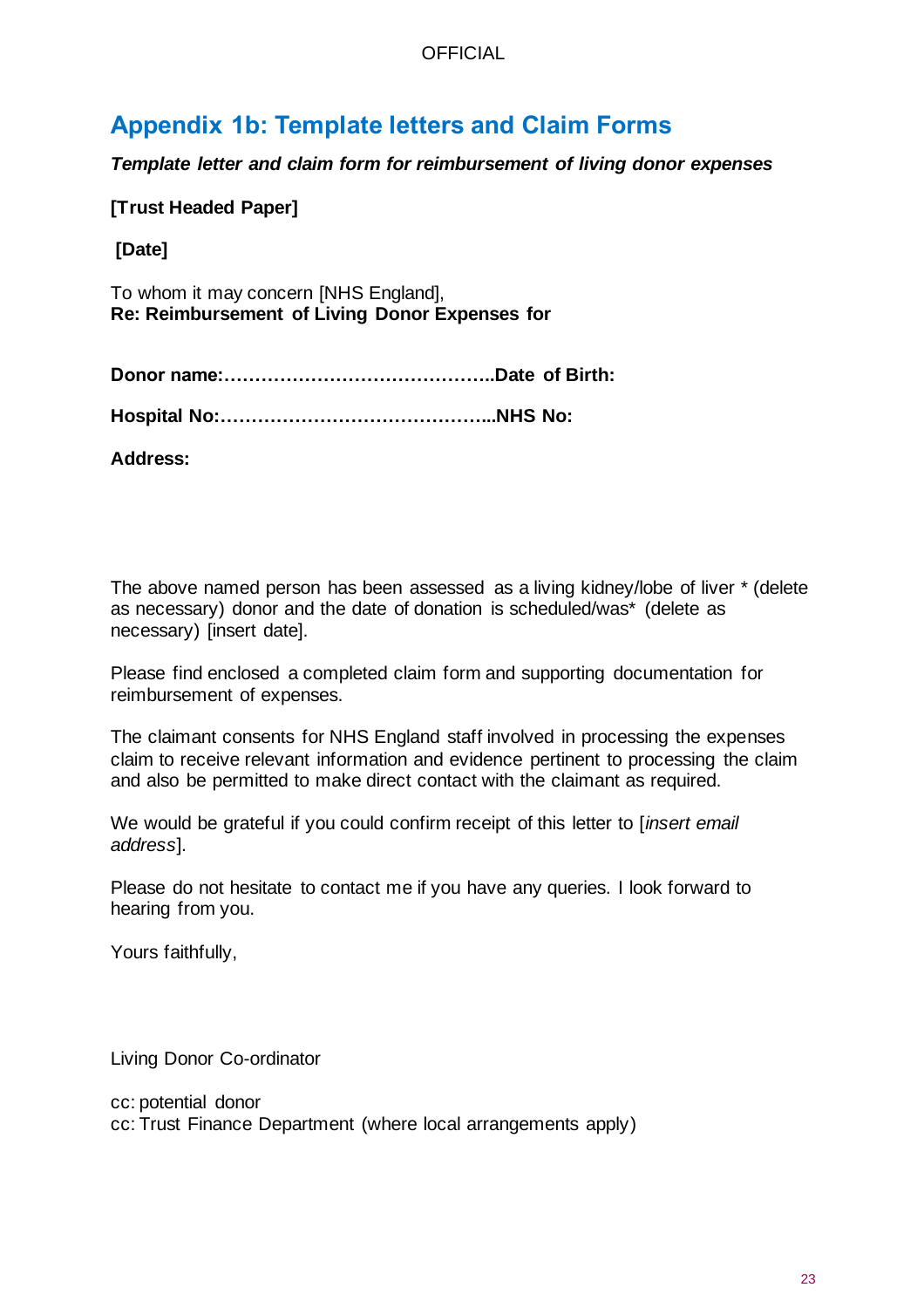# **LIVING ORGAN DONOR CLAIM FORM FOR REIMBURSEMENT OF EXPENSES**

This form must be completed in full. Missing information will delay your claim. Please complete all relevant sections before submitting the form to your Trust Representative for signature and final submission.

Please attach all supporting evidence to this claim form (see 'Donor Information' Frequently Asked Questions)

For the purposes of completing the form:

• The 'Claimant' is the donor

 $\blacksquare$ 

- The 'Trust Representative' is the Living Donor Co-ordinator/ Administrative Assistant/ Social Worker
- The 'Commissioner' is the NHS England

| <b>Section 1: DONOR AND RECIPIENT INFORMATION.</b><br>To be completed by the Claimant. |  |  |  |
|----------------------------------------------------------------------------------------|--|--|--|
| Name of donor:                                                                         |  |  |  |
| <b>NHS Number:</b>                                                                     |  |  |  |
| Date of Birth:                                                                         |  |  |  |
| <b>Address:</b>                                                                        |  |  |  |
| Email:                                                                                 |  |  |  |
| Telephone number/s:                                                                    |  |  |  |
| Name of recipient (If applicable):                                                     |  |  |  |
| <b>NHS Number:</b>                                                                     |  |  |  |
| Date of Birth:                                                                         |  |  |  |
| Address:                                                                               |  |  |  |

 $\overline{\phantom{0}}$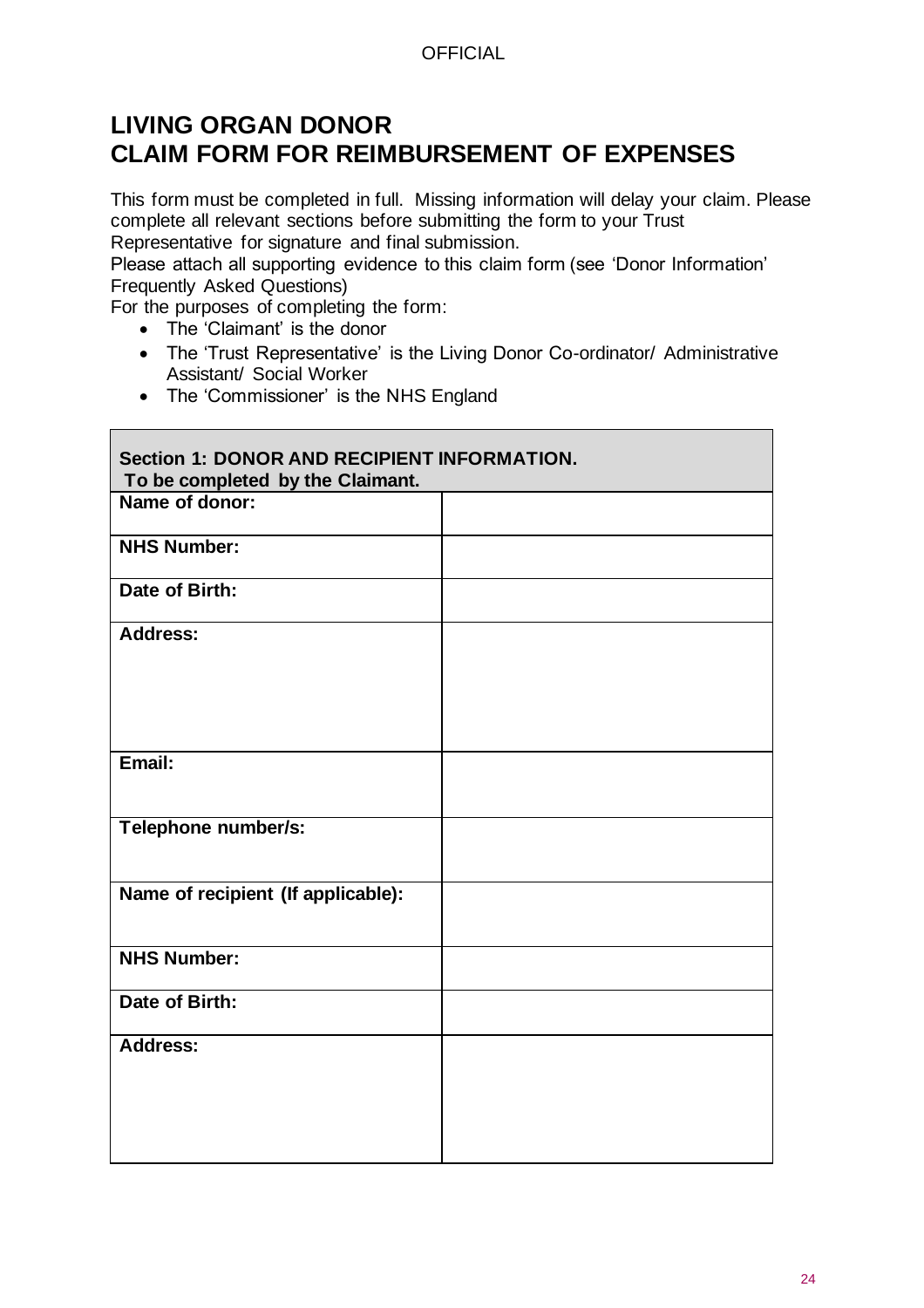# **Section 2: RELEVANT APPOINTMENTS/HOSPITAL ATTENDANCES**

### **To be completed by the Claimant and confirmed by the Trust Representative.**

|             |                        | <b>Reason for</b>                                         |                                               |
|-------------|------------------------|-----------------------------------------------------------|-----------------------------------------------|
| <b>Date</b> | <b>Hospital/clinic</b> | appointment                                               | <b>Initials of Trust</b><br>representative to |
|             |                        |                                                           | confirm each                                  |
|             |                        |                                                           | entry                                         |
|             |                        |                                                           |                                               |
|             |                        |                                                           |                                               |
|             |                        |                                                           |                                               |
|             |                        |                                                           |                                               |
|             |                        |                                                           |                                               |
|             |                        |                                                           |                                               |
|             |                        |                                                           |                                               |
|             |                        |                                                           |                                               |
|             |                        |                                                           |                                               |
|             |                        |                                                           |                                               |
|             |                        |                                                           |                                               |
|             |                        |                                                           |                                               |
|             |                        |                                                           |                                               |
|             |                        |                                                           |                                               |
|             |                        |                                                           |                                               |
|             |                        |                                                           |                                               |
|             |                        |                                                           |                                               |
|             |                        |                                                           |                                               |
|             |                        | Signature of Trust Representative to confirm attendances: |                                               |
|             |                        |                                                           |                                               |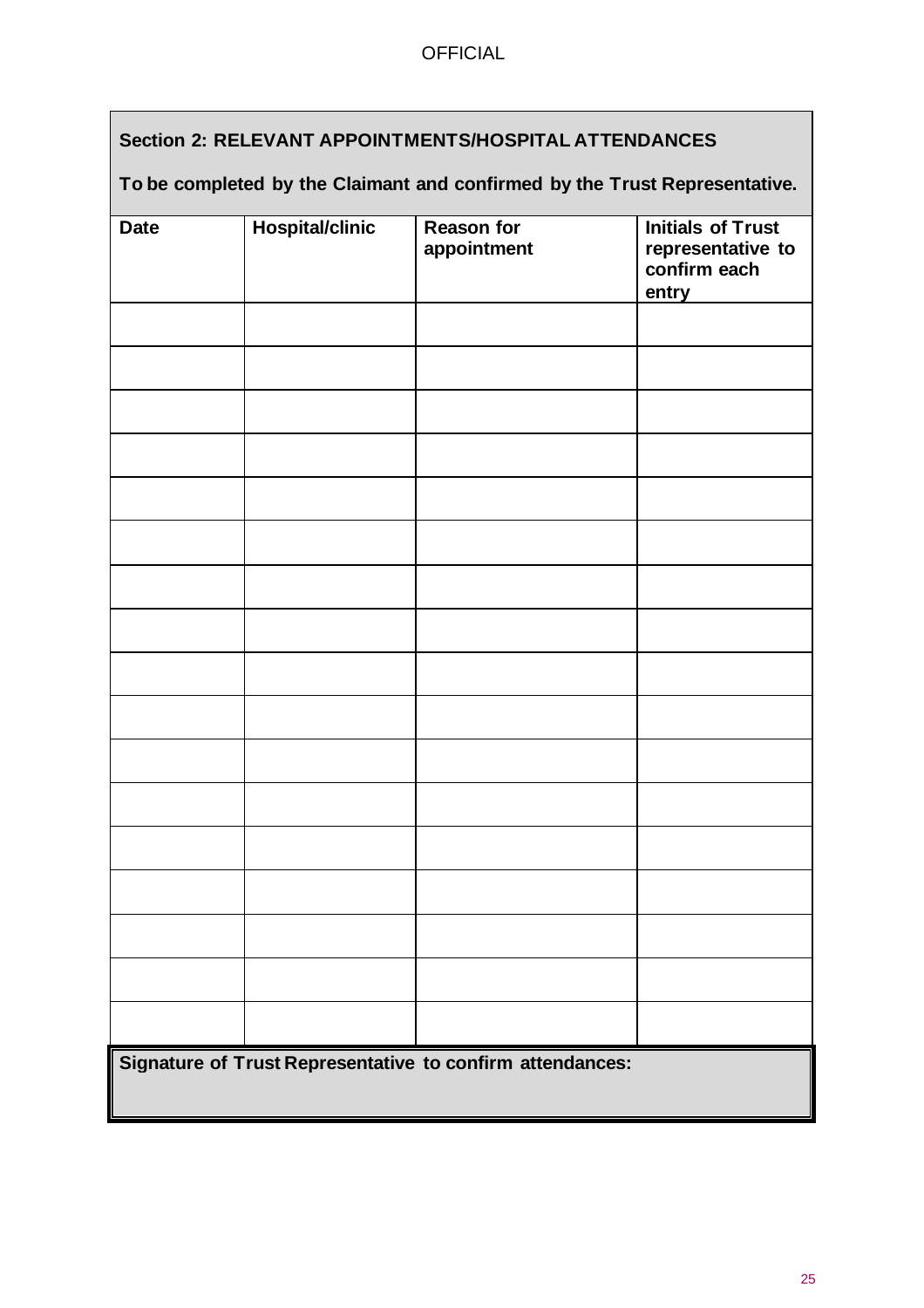### **Section 3: TRAVEL EXPENSES**

**To be completed by Claimant. NB: only complete this section if you have not been previously reimbursed for your travel expenses by the Hospital Trust. Mileage is paid at HM Customs and Revenue Mileage Allowance Payment (MAP) rate.**

| Date and<br>time | Journey<br>To/From | Mileage (if<br>driving) | <b>Amount</b><br>claimed | <b>Evidence</b><br>attached<br>Yes/No* |
|------------------|--------------------|-------------------------|--------------------------|----------------------------------------|
|                  |                    |                         |                          |                                        |
|                  |                    |                         |                          |                                        |
|                  |                    |                         |                          |                                        |
|                  |                    |                         |                          |                                        |
|                  |                    |                         |                          |                                        |
|                  |                    |                         |                          |                                        |
|                  |                    |                         |                          |                                        |
|                  |                    |                         |                          |                                        |
|                  |                    |                         |                          |                                        |
|                  |                    |                         |                          |                                        |
|                  |                    |                         |                          |                                        |
|                  |                    |                         |                          |                                        |
|                  |                    |                         |                          |                                        |
|                  |                    |                         |                          |                                        |
|                  |                    |                         |                          |                                        |
|                  |                    |                         |                          |                                        |
| <b>Total</b>     |                    |                         |                          |                                        |

\* see section 6

**If you have been informed that you are unable to donate, please go directly to Section 6**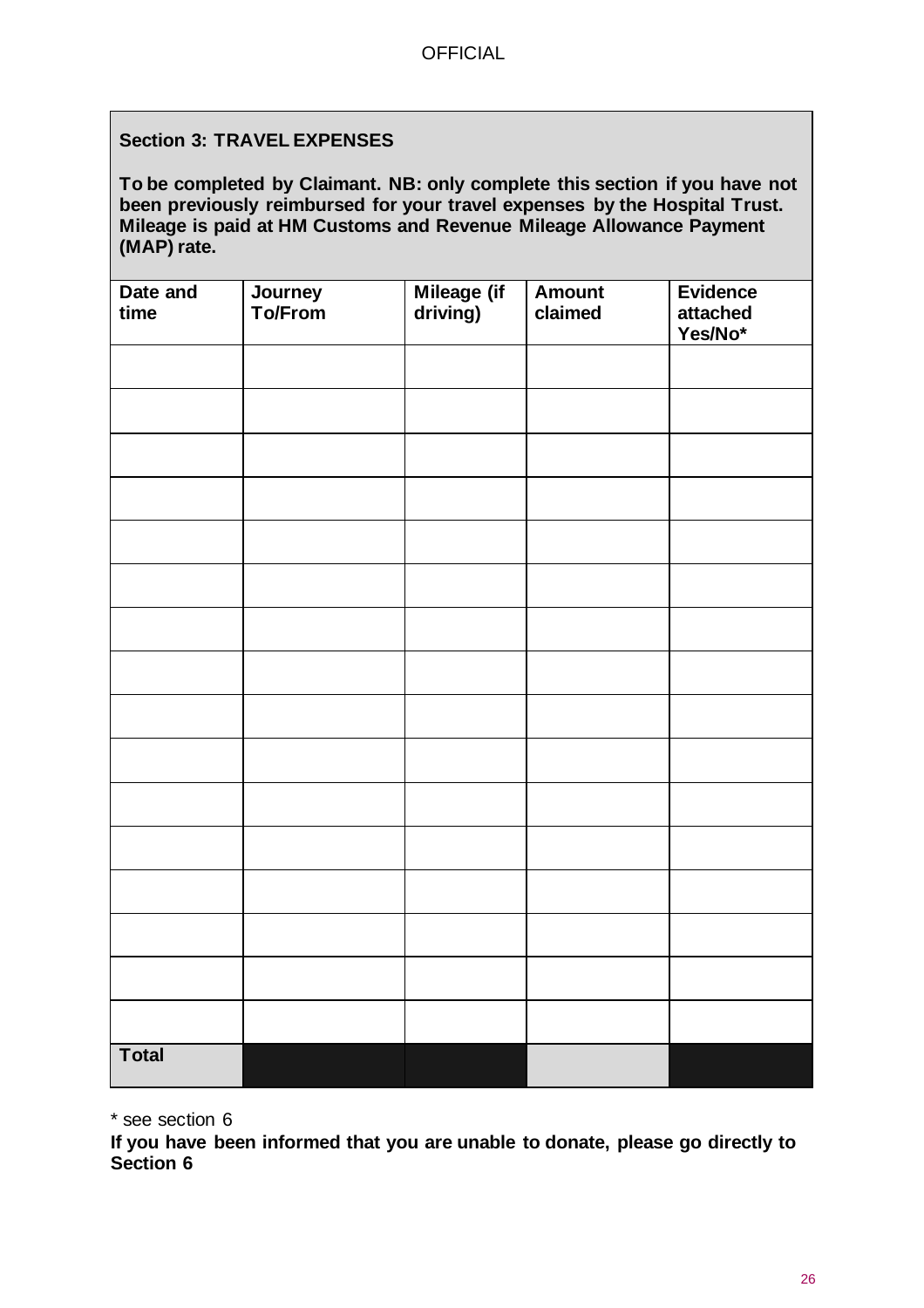$\overline{\phantom{a}}$ 

| Section 4: PREDICTED LOSS OF EARNINGS (IF DONATION IS PLANNED TO<br><b>PROCEED)</b> |                       |                                     |  |
|-------------------------------------------------------------------------------------|-----------------------|-------------------------------------|--|
| To be completed by the Claimant.                                                    |                       |                                     |  |
| <b>Proposed Date of Donation</b><br>(if agreed)                                     |                       |                                     |  |
| <b>Dates</b>                                                                        | <b>Amount claimed</b> | <b>Evidence attached</b><br>Yes/No* |  |
|                                                                                     |                       |                                     |  |
|                                                                                     |                       |                                     |  |
|                                                                                     |                       |                                     |  |
|                                                                                     |                       |                                     |  |
|                                                                                     |                       |                                     |  |
| <b>Total</b>                                                                        |                       |                                     |  |

٦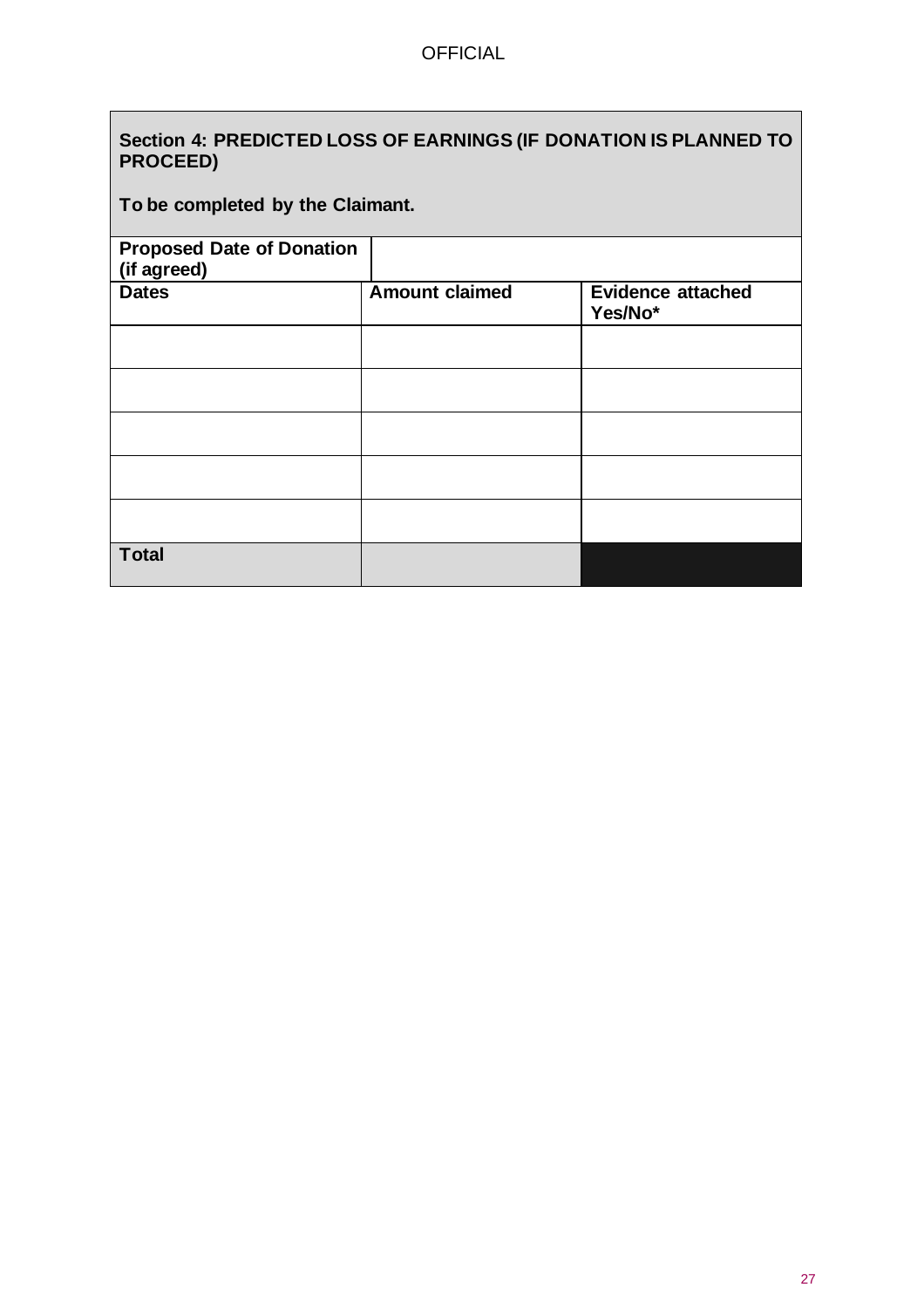### **Section 5: OTHER EXPENSES**

**To be completed by Claimant. NB: only complete this section if you have incurred/are likely to incur other expenses that are directly related to your donation.**

| <b>Dates</b> | Type of<br>expense | Reason | <b>Amount</b><br>claimed | <b>Evidence</b><br>attached<br>Yes/No* |
|--------------|--------------------|--------|--------------------------|----------------------------------------|
|              |                    |        |                          |                                        |
|              |                    |        |                          |                                        |
|              |                    |        |                          |                                        |
|              |                    |        |                          |                                        |
|              |                    |        |                          |                                        |
| <b>Total</b> |                    |        |                          |                                        |

\* see section 6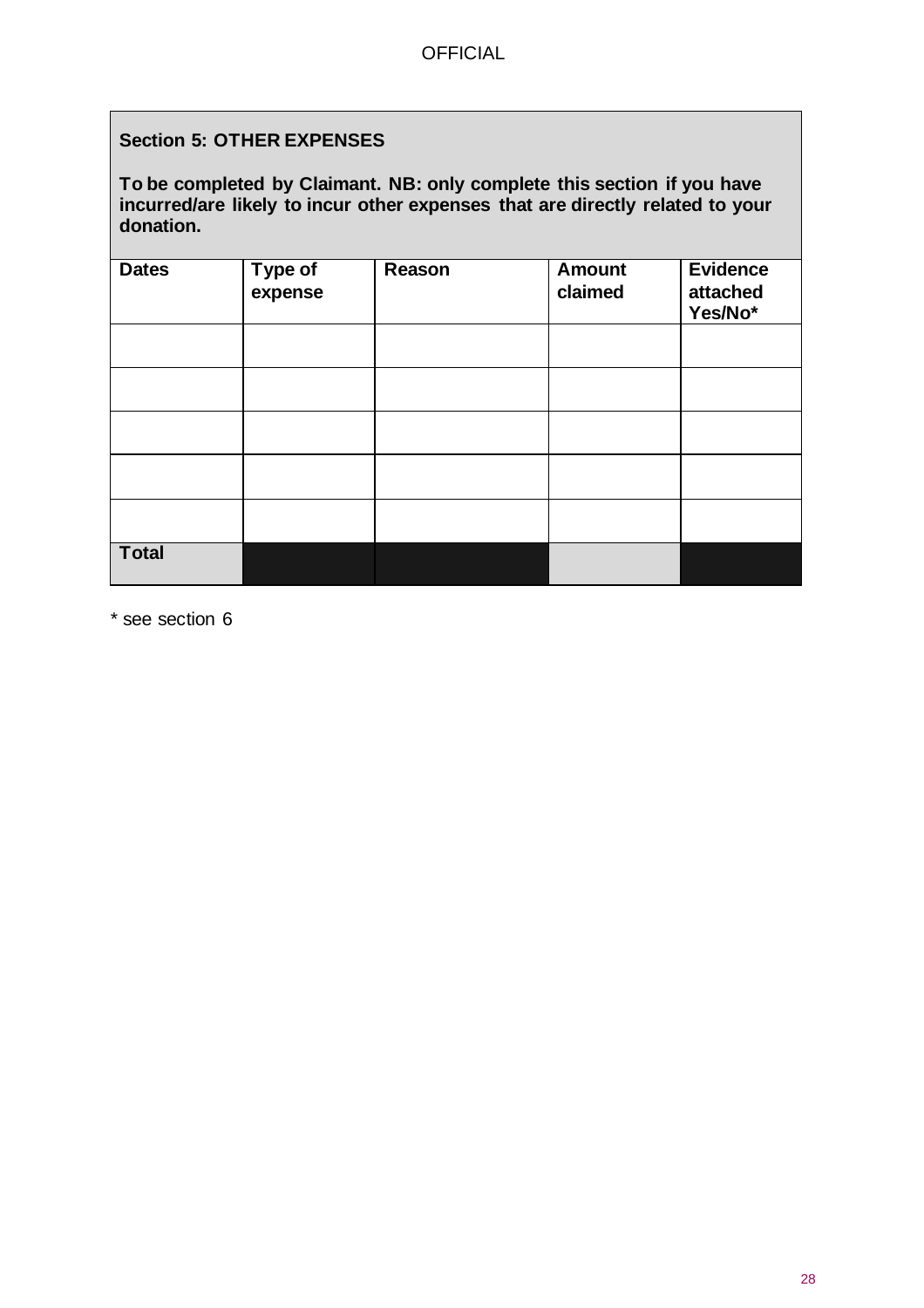### **Section 6: SUPPORTING STATEMENT**

**To be completed by Claimant. Please provide any additional information that you wish to be considered e.g. if supporting evidence cannot be provided and/or anything else that may affect your claim.**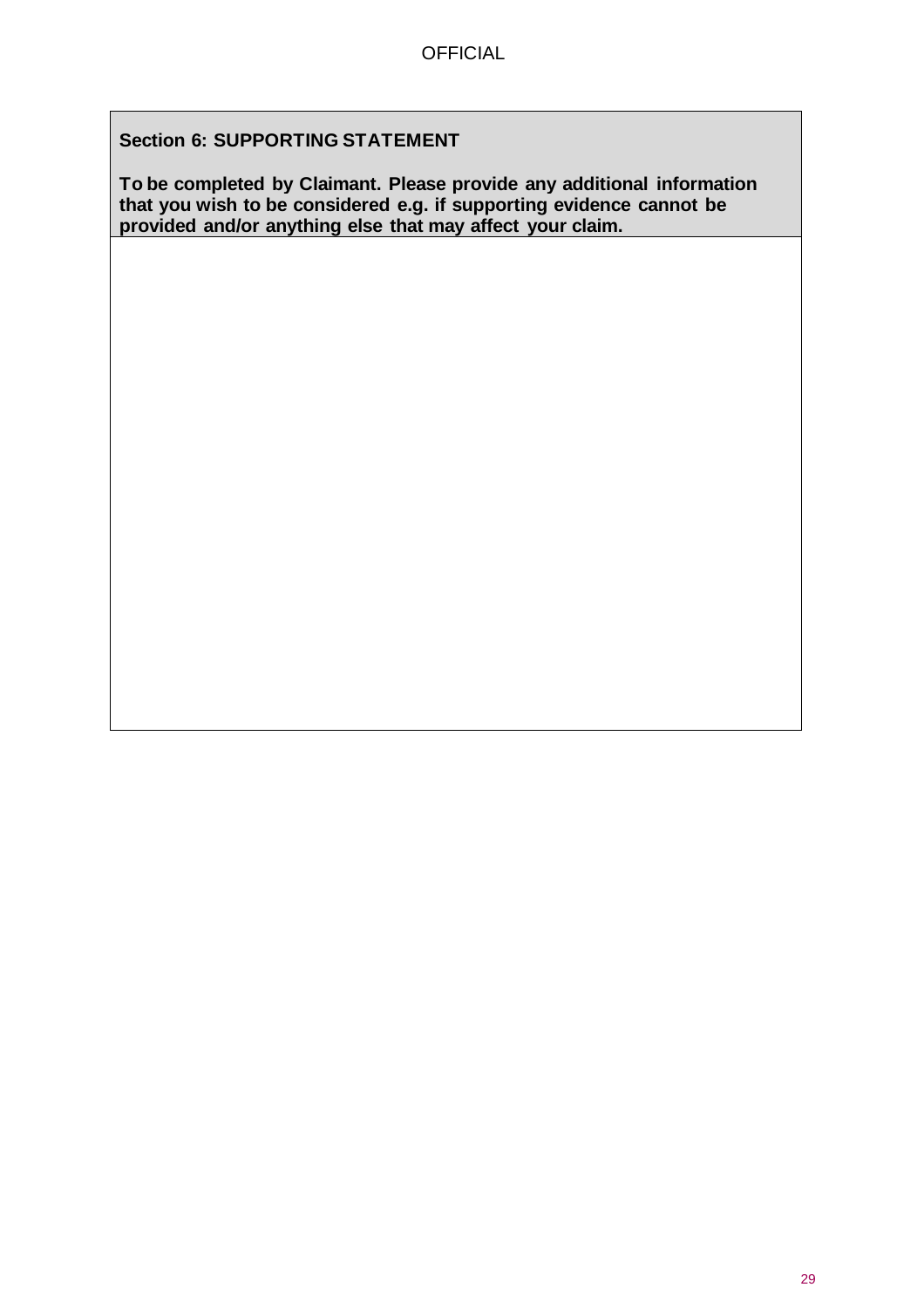**Section 7: DECLARATION**

**To be signed by the Claimant.**

*I declare that the information given is correct and complete. I consent to the disclosure of relevant information for the purposes of checking this and in relation to the prevention and detection of fraud. I understand that if I knowingly withhold information or provide false information, I may be liable for criminal prosecution and/or civil proceedings.*

*I consent for NHS England staff involved in processing my expenses claim to receive relevant information and evidence pertinent to processing the claim and also be permitted to make direct contact with me as required.*

**Signed: \_\_\_\_\_\_\_\_\_\_\_\_\_\_\_\_\_\_\_\_\_\_\_\_\_\_\_\_\_\_\_\_\_\_\_ Date: \_\_\_\_\_\_\_\_\_\_\_\_\_**

**Print Name:** 

**Final Checklist**

**Please ensure that you complete the following checklist before submitting your claim form:**

| To be completed by Claimant to accompany claim form.         |                                  |  |  |
|--------------------------------------------------------------|----------------------------------|--|--|
| Have you:                                                    | <b>Please initial to confirm</b> |  |  |
| 1. Completed all relevant sections on the<br>form?           |                                  |  |  |
| 2. Enclosed all relevant supporting<br>evidence/information? |                                  |  |  |
| 3. Signed and dated the declaration?                         |                                  |  |  |

**Please submit your completed form, supporting information and attached checklist to your Trust Representative to sign the relevant sections. He/she will send your application NHS England.**